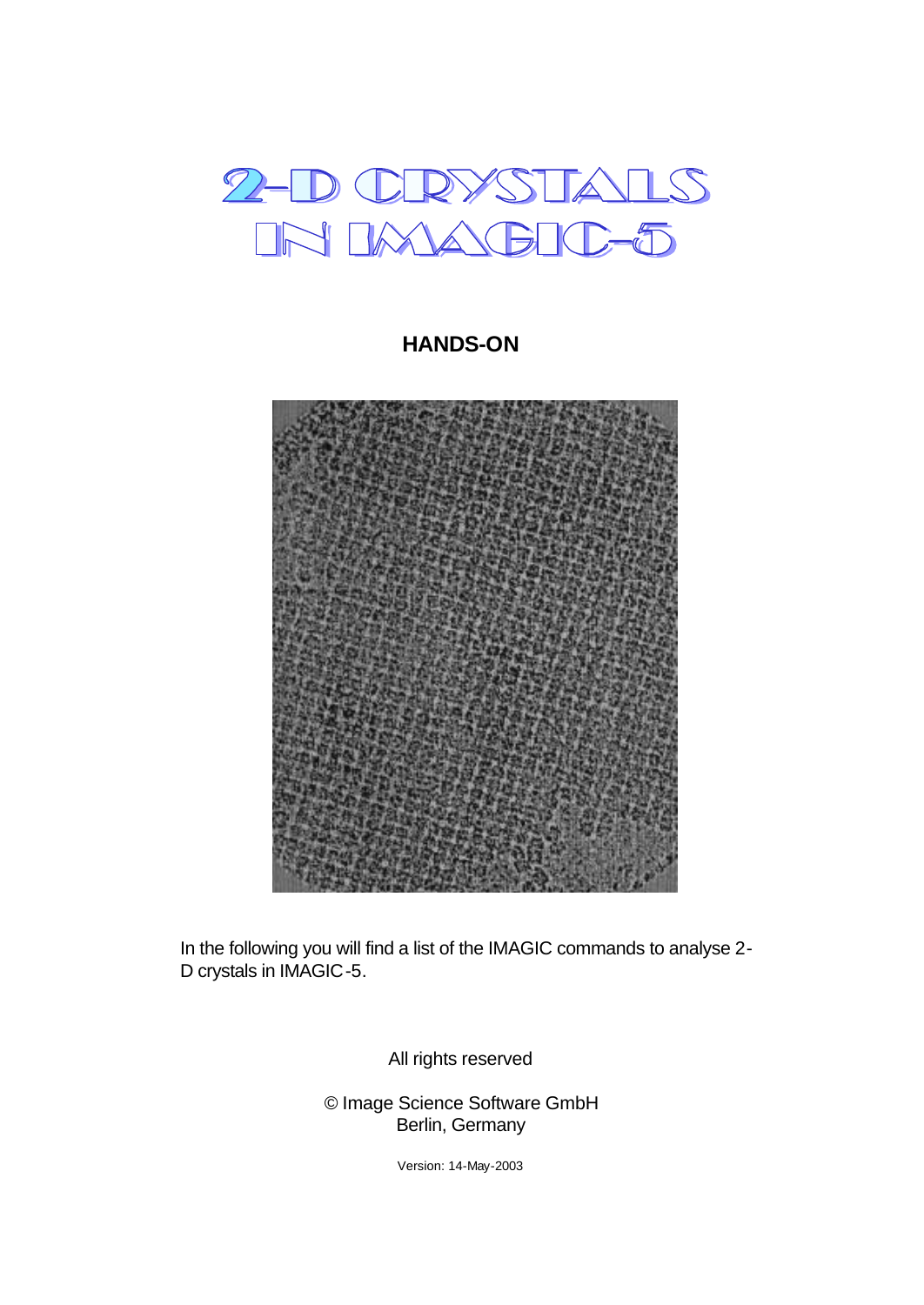Please note that there are many other commands that you probably can use during your analysis. Do not hesitate to "go your own way".

Title page:

Negatively stained 2-D crystal of bacterial D-Ribulose-1,5-Bisphosphate Carboxylase / Oxygenase (RuBisCO) after band-pass filtering (with friendly permission of Dr. Andreas Holzenburg, University of Leeds, UK)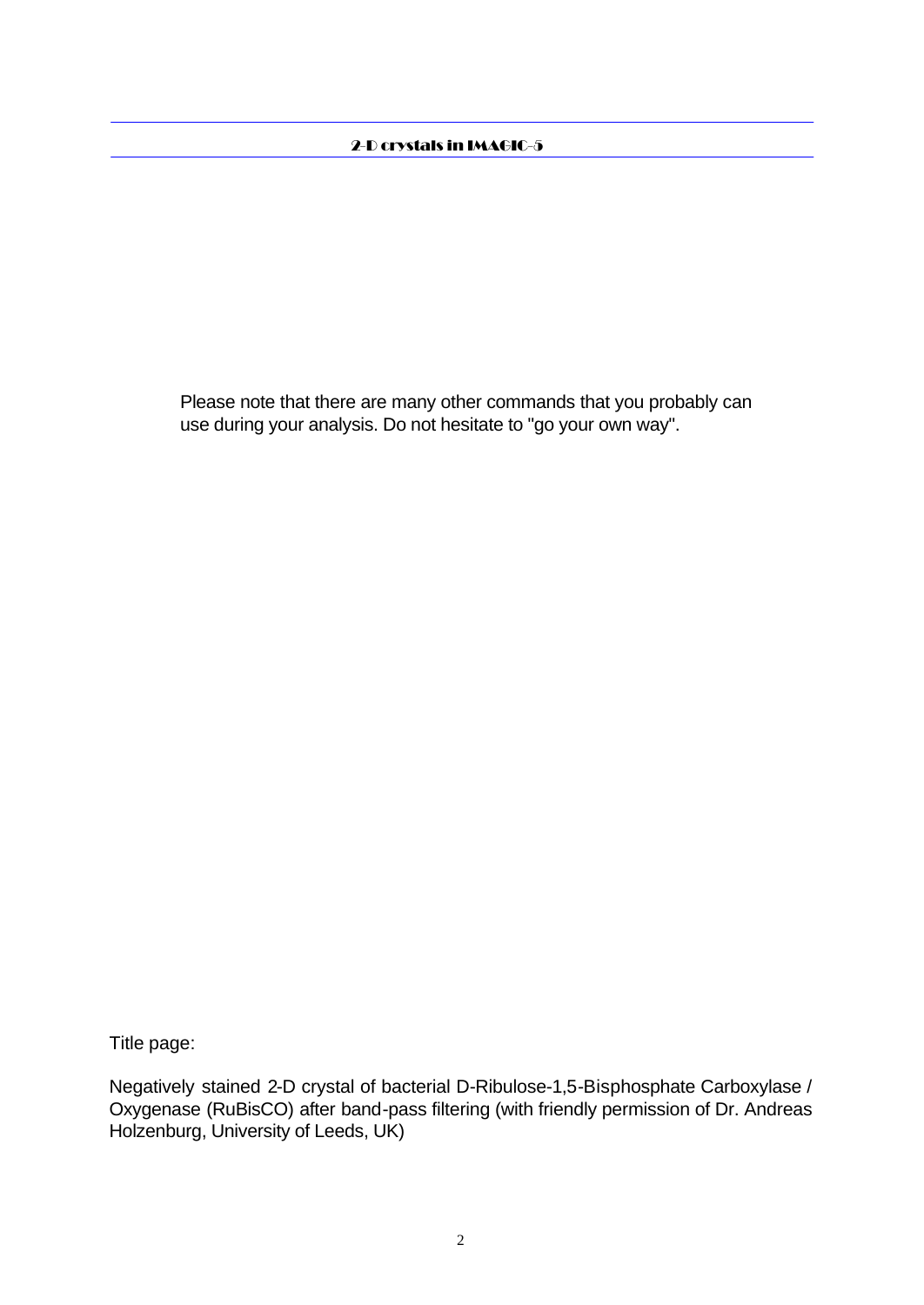Don't hesitate to punch "?" to understand the meaning of a certain **IMAGIC-5** question). **IMAGIC-5** will give you help.

### **(1) STARTING THE IMAGIC-5 SYSTEM**

Call **IMAGIC**:

or



(or any other command name you have defined in your .cshrc or in your login.com).

# **(2a) SCAN MICROGRAPHS & CREATE IMAGIC IMAGES**

Scan the desired electron micrographs with your scanner and copy them to your workstation (see corresponding manuals).

Use **IMAGIC** command IMPORT-EXPORT to convert the images into **IMAGIC** format. Let us assume that the scanned micrograph is stored in TIFF format in the file "my\_crystal.tif":

IMAGIC-COMMAND: IMPORT-EXP ∗∗ EM2EM welcomes you ∗∗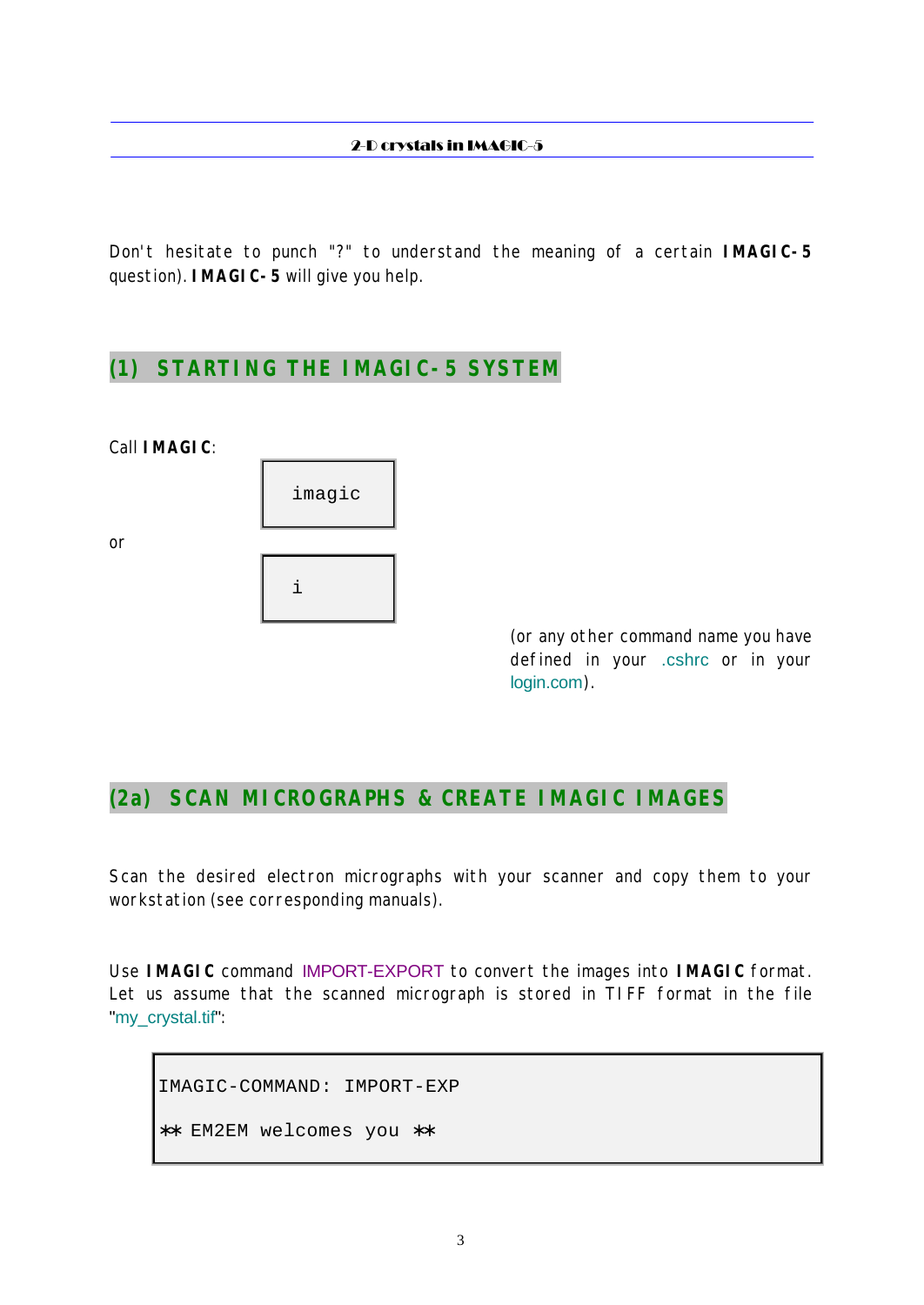```
IMAGIC-COMMAND: IMPORT-EXP
∗∗ EM2EM welcomes you ∗∗
Data format of the input to be converted : TIFF
Export to which data format [?] : IMAGIC
Input = set of 2D sections of a 3D volume: NO
Import a SET of input image files [NO] : NO
Input image file [?] \qquad \qquad : \text{my\_crystal} You select
Output image file (NO EXT.) [?] : my_crystal
                                                 You select
Pixel spacing in Angstroem (X, Y, Z) : 5.0
                                                 You select
```
For further information on how to use the IMPORT-EXPORT command please see the "**em2em**" manual.

# **(2b) CHECK THE IMAGES**

Use IMAGIC command DISPLAY to check the images.

You can also calculate a power spectrum of your crystalline image to check its quality. Call FFT2D and use option FORWARD (see chapter (6)).

Then DISPLAY the Fourier transform. DISPLAY will automatically show you the (logarithm of the) power spectrum of the transform.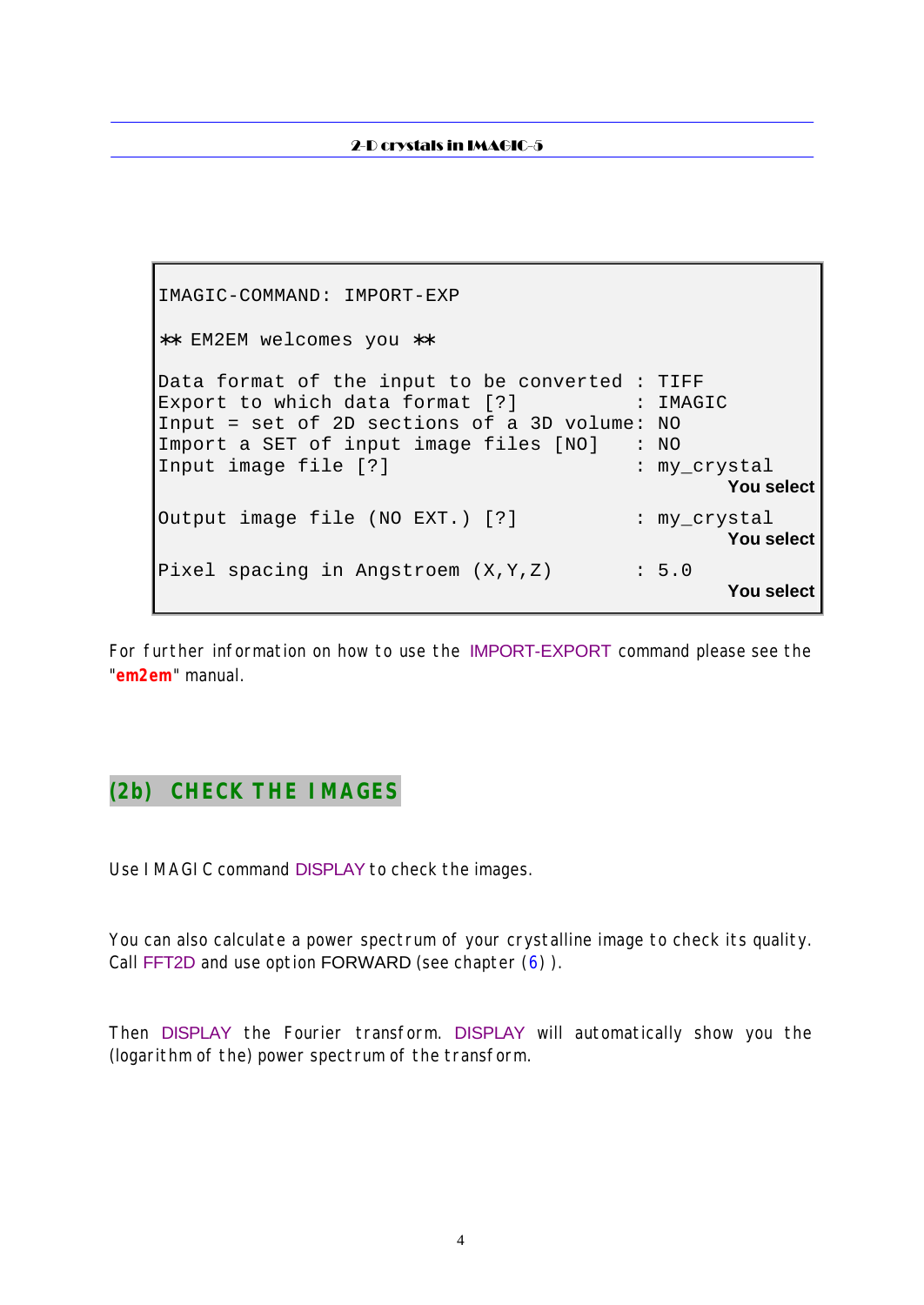# **(3) IMAGE SIZE**

One will normally extract from the larger raw image a smaller area containing the crystal of interest. To find the co-ordinates of the smaller area, we use the COOS option together with the NO STORE option in the DISPLAY command:

IMAGIC-COMMAND: DISP ∗∗ DISPLAY welcomes you ∗∗ Input image file, image loc#s : my\_crystal **you select** • • • Change parameter settings (ERASE,SCALE,LOC,START,SCAN,BYE...)? [NO] : COOS Should the values be stored in a PLT file?: NO STORAGE • • • Change parameter settings (ERASE,SCALE,LOC,START,SCAN,BYE...)? [NO]: NO

One normally needs to know the top-left X-Y co-ordinates as well as the bottom-right co-ordinates. To find the corresponding co-ordinates move the cursor to the top left edge and press the middle button of the mouse. DISPLAY will print the co-ordinate values on the screen. Continue with the lower right edge. If you want to stop select the same point twice.

Continue which the next crystalline area or leave DISPLAY by typing BYE or EXIT.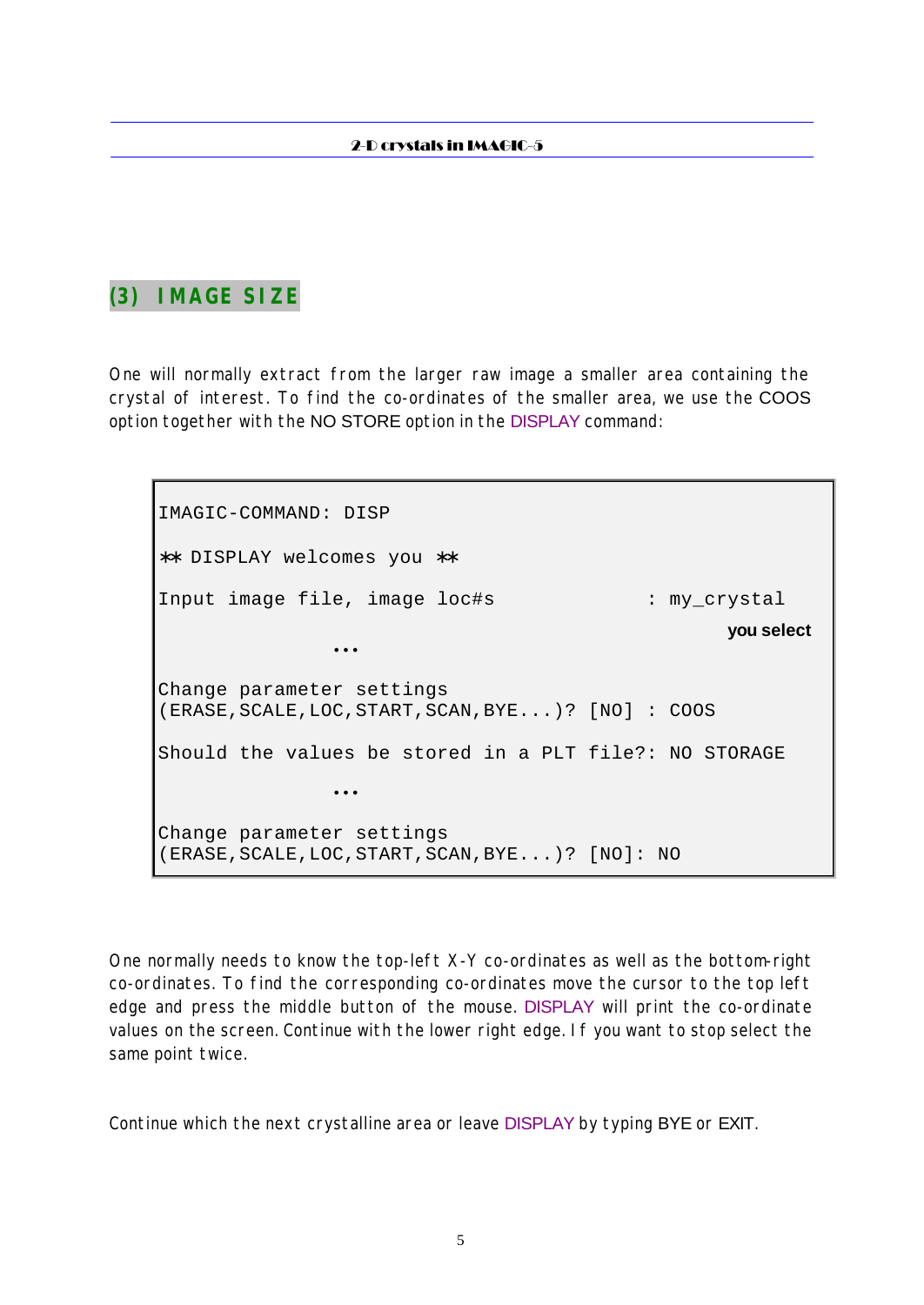This way we know how large the extracted image should be and where it starts. The actual extraction is performed by the command CUT-IMAGES (option GENERAL):

IMAGIC-COMMAND: CUT-IM ∗∗ SUBFILE welcomes you ∗∗ Input file, image loc#s : my\_crystal **you** Output file, image loc#s : crys\_patch,1 **select** Mode of operation: APERIODIC, CENTER, GENERAL, PAD\_GENERAL, LARGE\_PAD, SMALL\_PAD, PERIODIC, SQUARE, CHECKERS Give mode of operation : GENERAL Output file dimensions X,Y : 100,100 **you select** Top left X, Y coordinates **according to the** in the old image : 23,18 **values found with DISPLAY/COOS**

Another way to extract the crystalline area is to take the coordinates of the centre of the desired region.

These coordinates are determined with command DISPLAY (option COOS) and stored in a file (COOS option: YES STORE):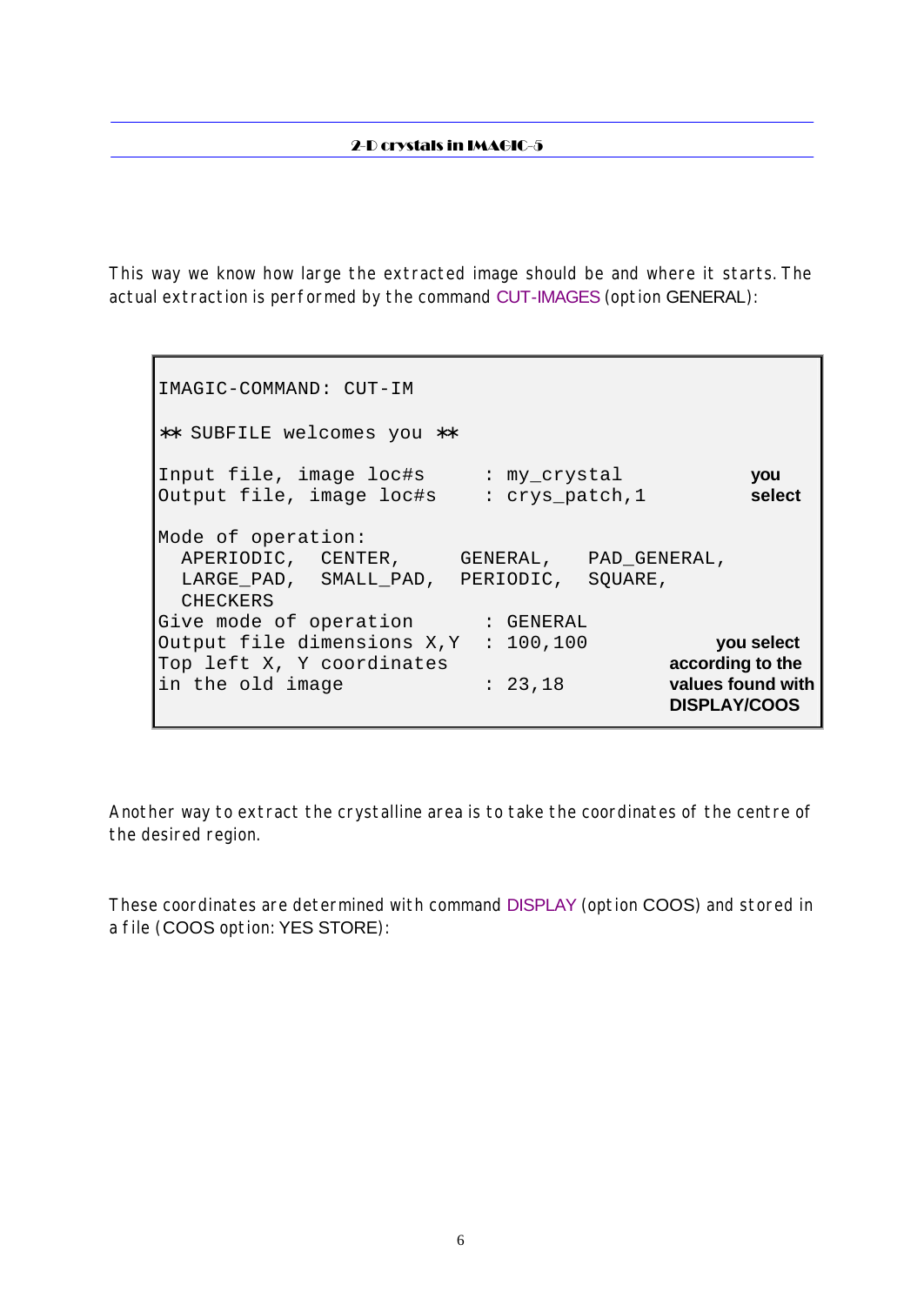IMAGIC-COMMAND: DISP ∗∗ DISPLAY welcomes you ∗∗ Input image file, image loc#s : my\_crystal **you select**  $\bullet \bullet \bullet$ Change parameter settings (ERASE, SCALE, LOC, START, SCAN, SAVE, BYE...)? : COOS Should the values be stored in a PLT file? : YES Output PLT file [my\_crystal] : my\_crystal  $\bullet \bullet \bullet$ Change parameter settings (ERASE, SCALE, LOC, START, SCAN, SAVE, BYE...)? : NO

In the example the central coordinates are stored in file my\_crystal.plt.

You can again use command CUT-IMAGE, now with option APERIODIC to extract the desired crystalline patch(es):

```
IMAGIC-COMMAND: CUT-IM
∗∗ SUBFILE welcomes you ∗∗
Input file, image loc#s : my_crystal you
Output file, image loc#s : crys_patch,1 select
Mode of operation:
  APERIODIC, CENTER, GENERAL, PAD_GENERAL,
  LARGE_PAD, SMALL_PAD, PERIODIC, SQUARE,
  CHECKERS
Give mode of operation : APERIODIC
Output file dimensions X,Y : 100,100 you select
                                          according to the
                                         values found with
                                         DISPLAY/COOS
```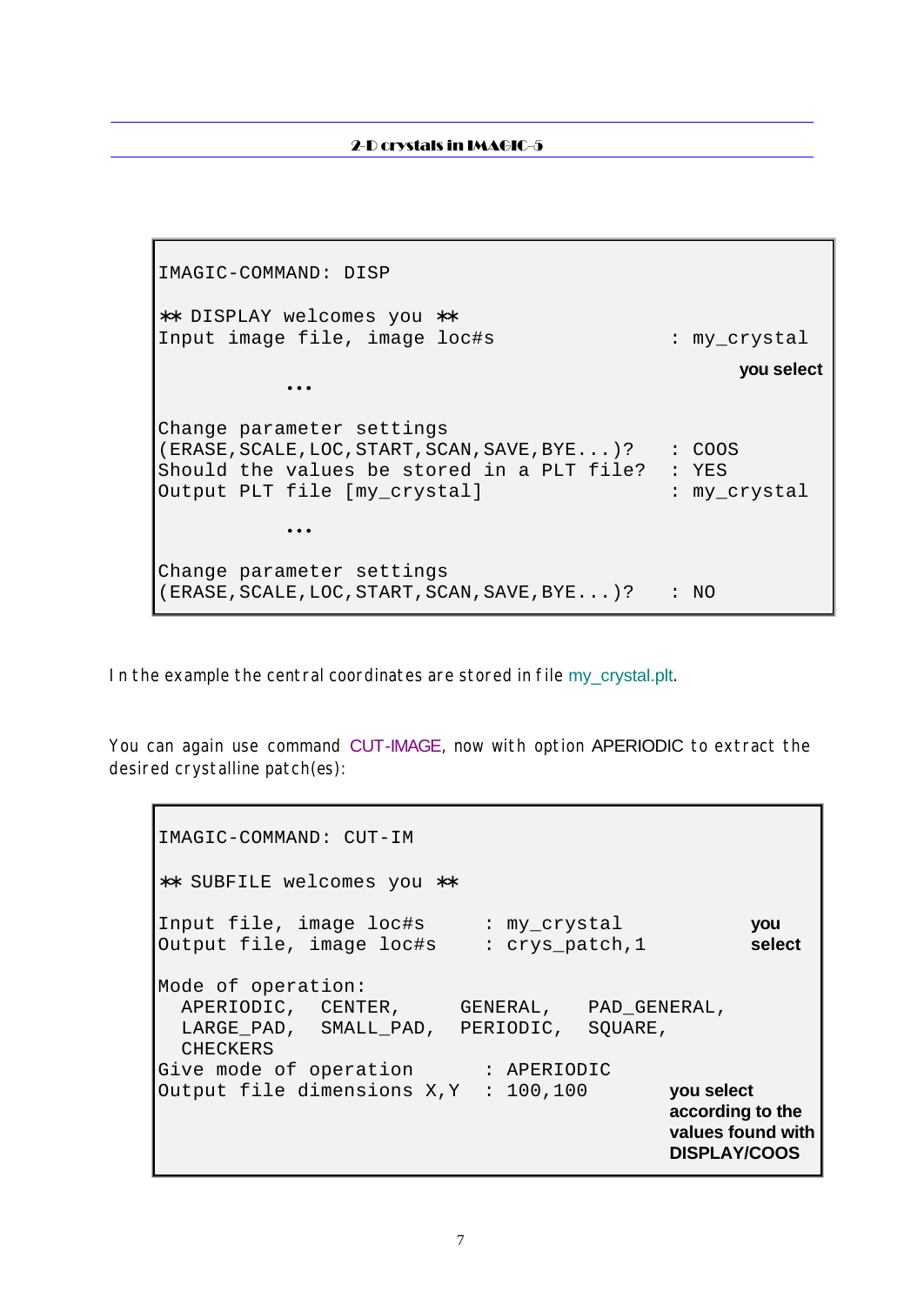Coordinates (plt) file : my\_crystal.plt **output from DISPLAY (option COOS)**

NOTE:

The image dimensions should be chosen such that they are compatible with the FFT algorithm (preferably factors of 2, 3 and 5). To find out interactively which sizes are compatible, type a ? when the CUT-IMAGES command prompts you for the image size.

Finally, make the image size square. Although this is not strictly necessary, this will facilitate your thinking. If you have a rectangular region of interest, you can impose an ellipse on the square image later on using PRETREAT-IMAGE (see later).

### **(4) BAND-PASS FILTER**

This is an operation that can be performed at different stages of the analysis. However, it shall be introduced here since it is a form of image preparation and can be logically done here. This is an optional operation. Proceed to section (5) if desired.

A band-pass-filter can be used to suppress the very low and the very high spatial frequencies. The very high spatial frequencies represent noise that will affect the analysis, and so we would like to ameliorate its effects quite early on. The very low spatial frequencies represent things like average densities and density ramps that depend on illumination conditions and have nothing to do with the molecular structure in which we are interested. For crystal analysis, all the low frequency information up to the first order reflections can be left out without affecting the information we are interested in. For correlation averaging it even should be left out.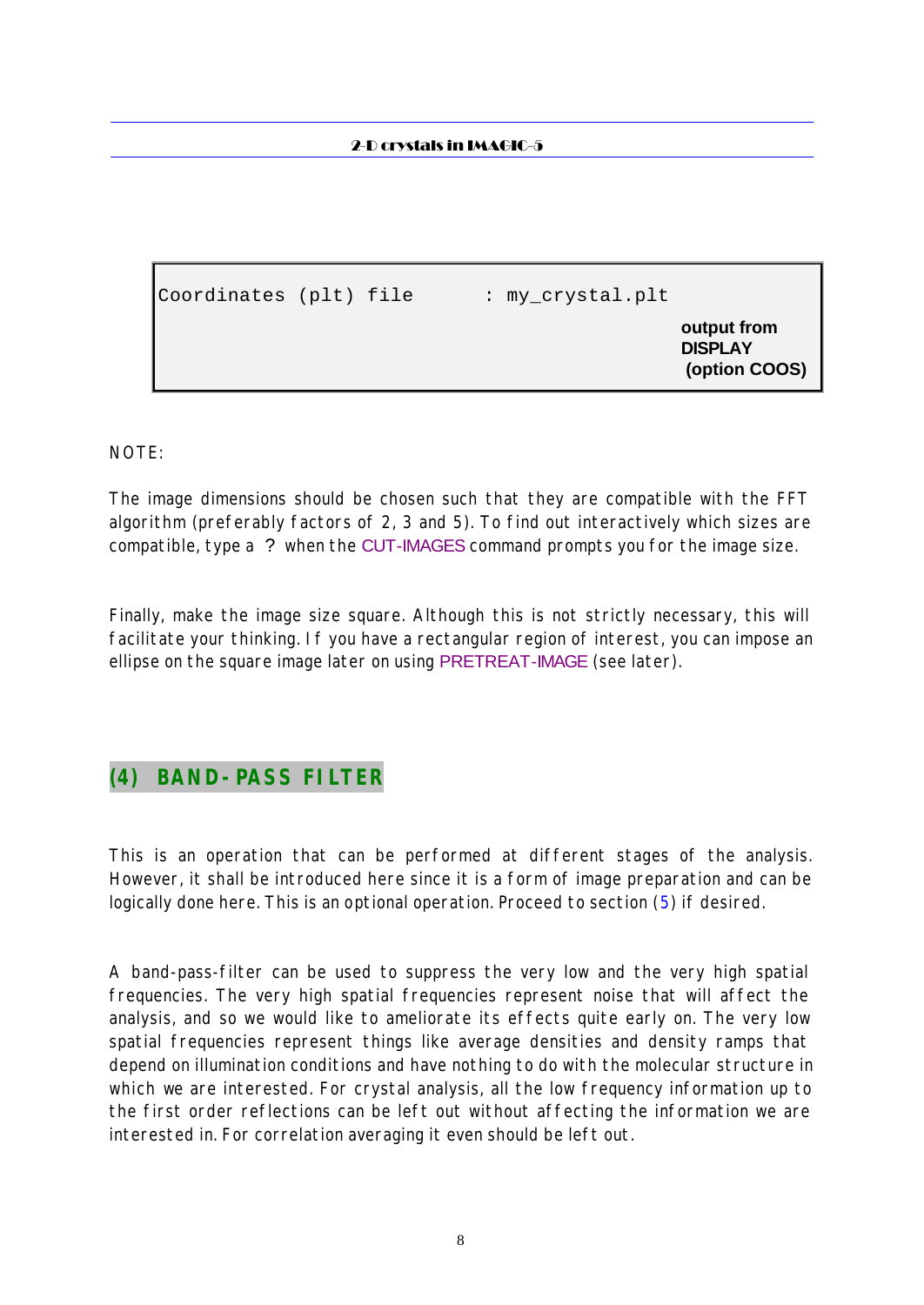The (INCORE-)BAND-PASS-FILTER command Fourier transforms (FFT) the input image and imposes a mask on it that attenuates low and high frequencies, but lets intermediate ones through. The inverse Fourier transform is also computed automatically. The parameters requested are the low frequency cut-off and the high frequency cut-off. These depend on the situation at hand, e.g., how much noise is present in your images and how finely they have been digitised. However, the default values are reasonable. Also, one is requested for the percentage remaining transmission of low frequency. For example, a value of 0.02 means that the low frequency Fourier components are NOT set to zero but instead are multiplied by 0.02. Thus, although they are suppressed now they can be re-boosted to their original values using the command INVERSE-BAND-PASS-FILTER. You cannot retrieve the high frequency components, however.

IMAGIC-COMMAND: INC-BAND-PASS ∗∗ INCBAND welcomes you ∗∗ Give input file, loc#s : crys patch **you** Give output file, loc#s : crys\_filt **select** Inverse band-pass filter : NO The image will be band-pass filtered Please specify: Low frequency cut off : 0.05 **have to be adapted** Remaining low-freq. transm.  $\therefore$  0.005 **(see text above),**<br>High frequency cut off  $\therefore$  0.02 **to get started the** High frequency cut off : 0.02 **default values can help you** ASQ filter the images too? : NO

If you want to calculate your frequency cut-off in terms of spatial frequency, then here is an example. Say that the image is scanned such that each pixel is of size *x*. Then in the Fourier transform, the edge of the image corresponds to the maximum spatial frequency 1 / (2 ∗ *x*). Remember that the centre of the transform is zero spatial frequency. Thus a fraction *f* (between 0 and 1) corresponds to a spatial frequency of

$$
\frac{f}{2 * x}
$$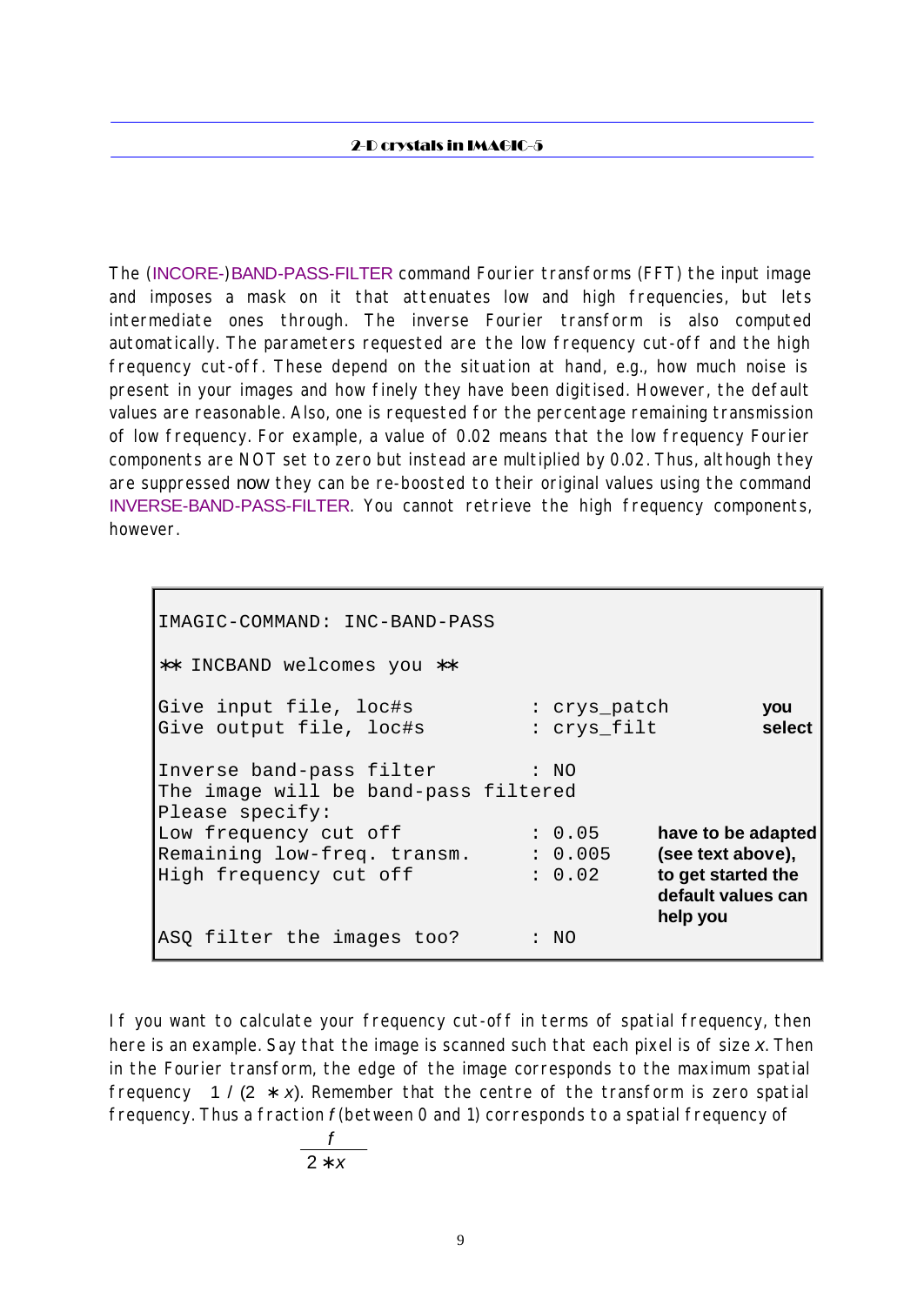Note:

If your images are too large (i.e., do not fit in core) please use command BAND-PASS-FILTER.

### **(5) PREPARATION OF THE CRYSTAL IMAGE**

Prior to any analysis one will normally prepare the image so to avoid some obvious artefacts and to bring the statistical properties of the image such as average density and variance to standard values.

### **(5a) IMPOSE-PLT-CONTOUR**

If the crystal does not quite fill the image one may mask the surrounding background away by contouring the crystal area. The coordinates of the contour are determined with command DISPLAY using the COOS option. The mask is actually imposed later using the command IMPOSE-PLT-CONTOUR. The image statistics inside the contour are normalised meaning that the average density is set to zero and the standard deviation of the image to 10:

```
IMAGIC-COMMAND: IMPOSE-PLT
∗∗ CONTPLT welcomes you ∗∗
Input file, image loc#s : crys_filt
Contour file name : crys_filt you
Output file, image loc#s : crys_norm select
Normalise densities inside contour : YES
```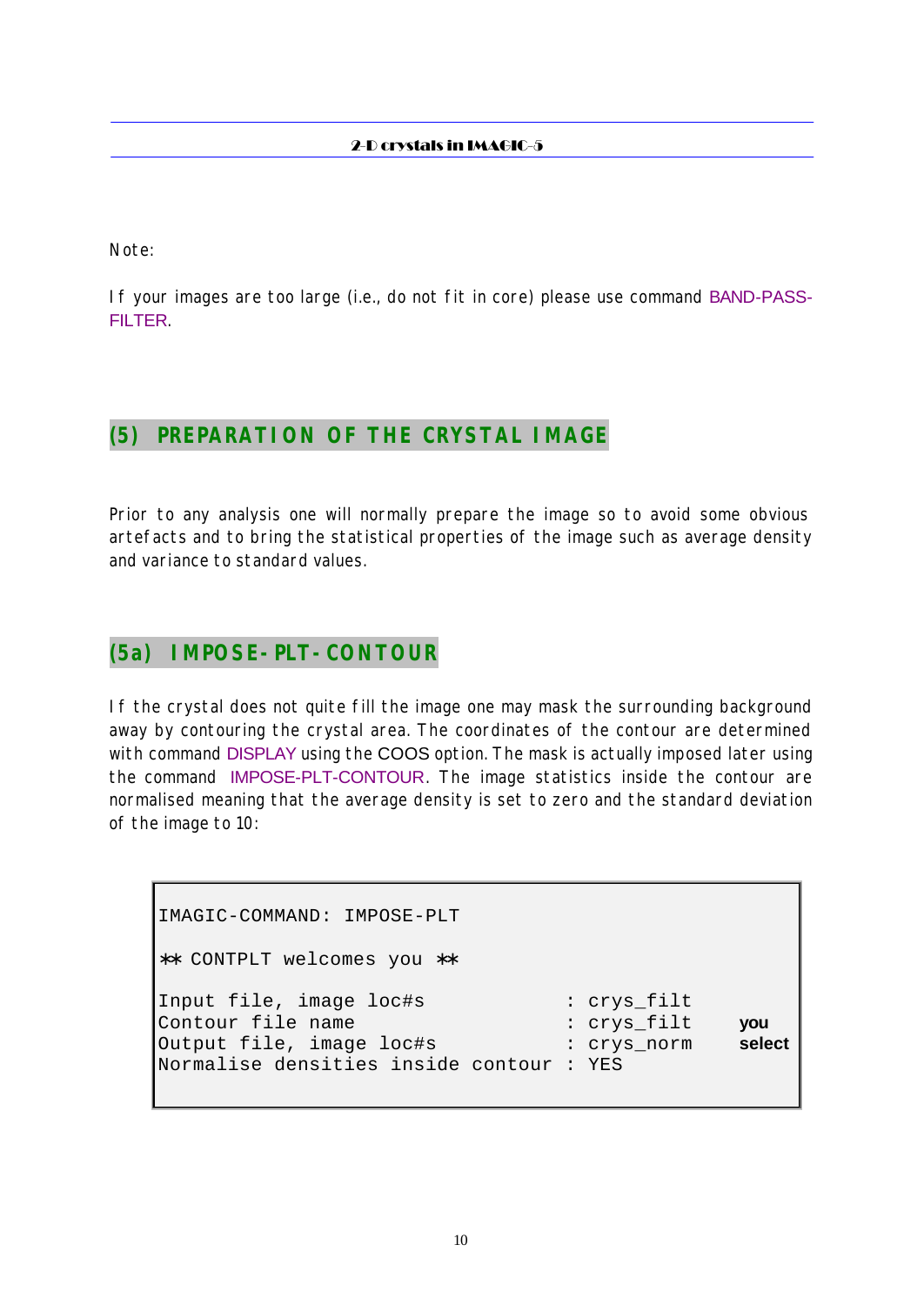# **(5b) PRETREAT-IMAGE**

If the crystal fills the larger part of the image one may standardise the statistics in the whole image or within a circular mask in the image, in which situations one uses the command PRETREAT-IMAGE.

```
IMAGIC-COMMAND: PRETREAT-IMAGE
∗∗ PRETREAT welcomes you ∗∗
Input file, image loc#s : crys_filt you
Output file, image loc#s : crys_norm select
Mode of pretreatment:
  MASKONLY NORMVARIANCE NVNOMASK ZEROFLOAT
Please specify option : NORMVAR
Pretreatment mask to be used
 CIRCLE RECTANGLE : WHOLE
Give the desired new sigma : 10.0
```
NOTE:

In all important operations (FFT) during the analysis, images are treated as being cyclical. It is therefore very important to avoid having the image information extend to the edge of the image. This can be avoided by using a mask (as above) or by padding an image with an edge of zeroes (**IMAGIC** command: CUT-IMAGES with options SMALLPAD or GENPAD).

# **(5c) MULTIPLY-BY-CONSTANT**

Normally images are analysed in which protein (in general: the density of the particles to be analysed, correlated etc.) appears light on the display, whereas negative stain, for example, appears dark. After floating and normalisation of densities above, this means that higher (positive) density values should represent protein, i.e., desired structural information. This may not be the case with your images. If not, then use the command MULTIPLY-BY-CONSTANT, option MULTIPLY to multiply your image by -1.0 at this stage. Otherwise, just carry on.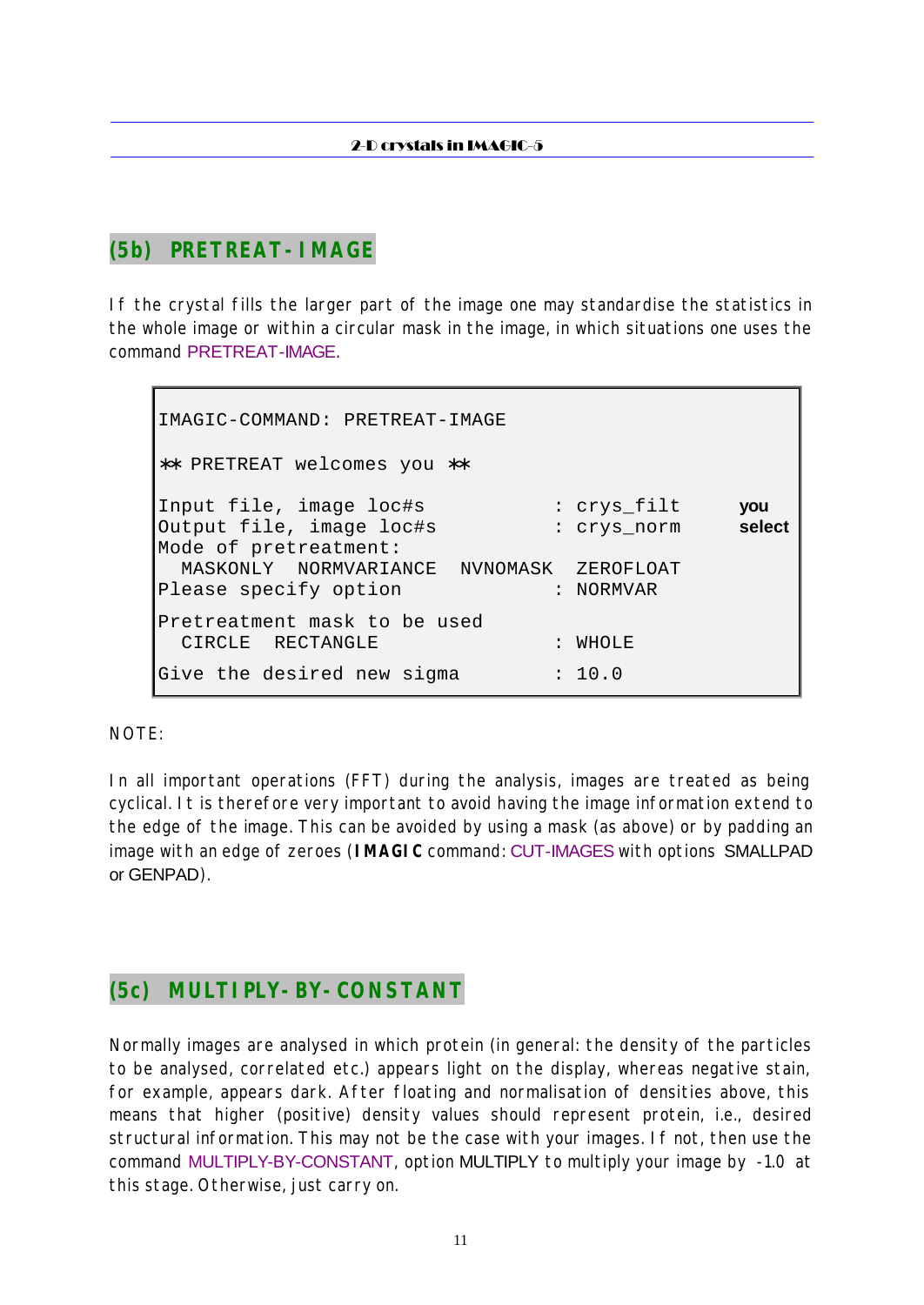IMAGIC-COMMAND: MULTIPLY-BY-CONST ∗∗ ARITHM welcomes you ∗∗ Input file, image loc#s : crys\_norm Output file, image loc#s : crys\_norm Choose arithmetic operation : MULT Give CONSTANT to be multipl. to each pixel : -1.0

### **(6) THE FOURIER TRANSFORM AND THE POWER SPECTRUM**

For periodic objects like a 2D-crystal of biological macromolecules it is worth looking at the Fourier transform since the periodic information is concentrated on a regular "reciprocal lattice". All the non-periodic information lies outside the reciprocal lattice peaks and that allows us to, for example, place a mask over the transform that lets the peaks through and stops everything else (FOURIER-PEAK-FILTERING).

The Fourier transform from the input image is calculated by using the command FFT2D with option FORWARD:

IMAGIC-COMMAND: FFT2D ∗∗ FFT2D welcomes you ∗∗ Input file, image loc#s : crys\_norm **You** Output file, image loc#s : crys\_fft **select** Forward or Reverse Fourier transform : FORWARD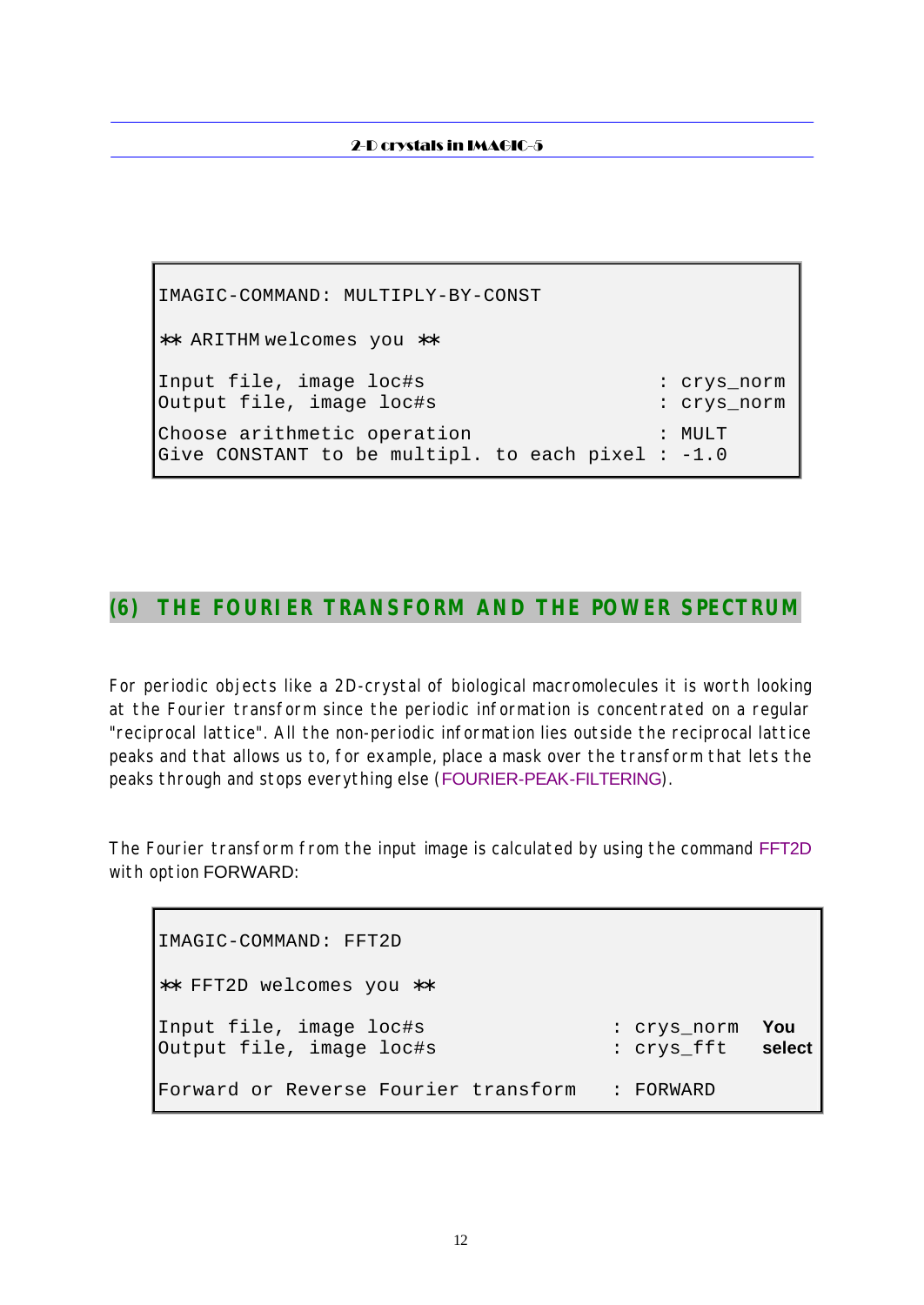We can then look at the Fourier transformed image by using the DI SPLAY command. If not otherwise specified DISPLAY will by default display the logarithm of the squares (i.e. the log the power spectrum) whenever complex (Fourier transformed) data are to be displayed. The default GREYVALUES are 0.0 and 5.0, respectively. It may be worth playing a bit with these values to find the optimum representation of the power spectrum. For example, 1.5 to 4.0 :

IMAGIC-COMMAND: DISP ∗∗ DISPLAY welcomes you ∗∗ Input image file, image loc#s : crys\_fft **you select, Fourier transform · · · of your crystal** Change parameter settings (ERASE,SCALE,LOC,START,SCAN,BYE...)? [NO] : GREY Please give option to get the greyvalues (AUTOMATIC,INTERACTIVE,WINDOW)[AUTO] : INTERACTIVE Give black, white levels  $(0, 0 =$  automatic): 1.5,4  $\bullet$  •  $\bullet$  •  $\bullet$  •  $\bullet$  •  $\bullet$  •  $\bullet$  •  $\bullet$ Change parameter settings (ERASE,SCALE,LOC,START,SCAN,BYE...)? [NO]: NO

#### NOTE:

The Fourier transform is always transposed (X-Y exchanged) as compared to the input image. For publications, etc., the transposing can be undone by using the command TRANSPOSE-IMAGE.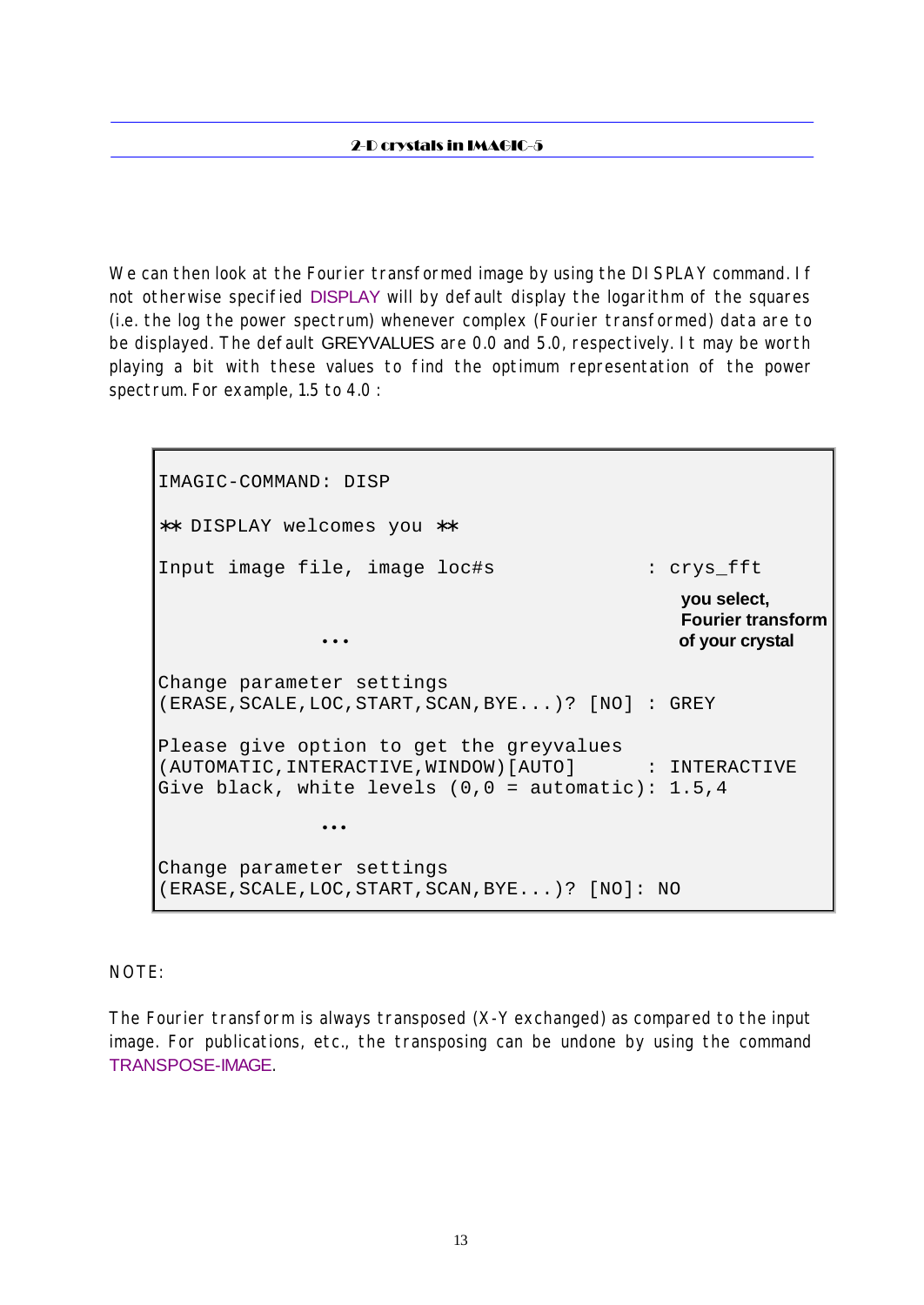### **(7) DETERMINING THE RECIPROCAL LATTICE VECTORS**

The first step is to get an approximate idea about the positions of the diffraction peaks. For this purpose we DISPLAY the Fourier transformed image and then use the COOS option (reads the cursor position in terms of the image coordinates) to position reciprocal lattice peaks.

IMAGIC-COMMAND: DISP ∗∗ DISPLAY welcomes you ∗∗ Input file name, image loc#s : crys\_fft **Fourier transform** • • • **of your crystal** Change parameter settings (ERASE,SCALE,LOC,START,SCAN,BYE...)? [NO] : COOS Should the values be stored in a PLT file?: NO  $\bullet$  •  $\bullet$  •  $\bullet$  •  $\bullet$  •  $\bullet$  •  $\bullet$  •  $\bullet$ Change parameter settings (ERASE,SCALE,LOC,START,SCAN,SAVE,BYE...)? [NO] : NO

You have to index the diffraction pattern, that is, to determine what the unit cell is. See handbooks on diffraction methods and look for the 17 possible plane patterns.

Then we use the command FOURIER-PEAK-SEARCH to get the precise positions of the diffraction peaks. In this command, a least- squares fit is performed on a 3x3 environment of the peak to find refined peak coordinates. A list of the peaks is stored in a "plt" file which you should send to a printer.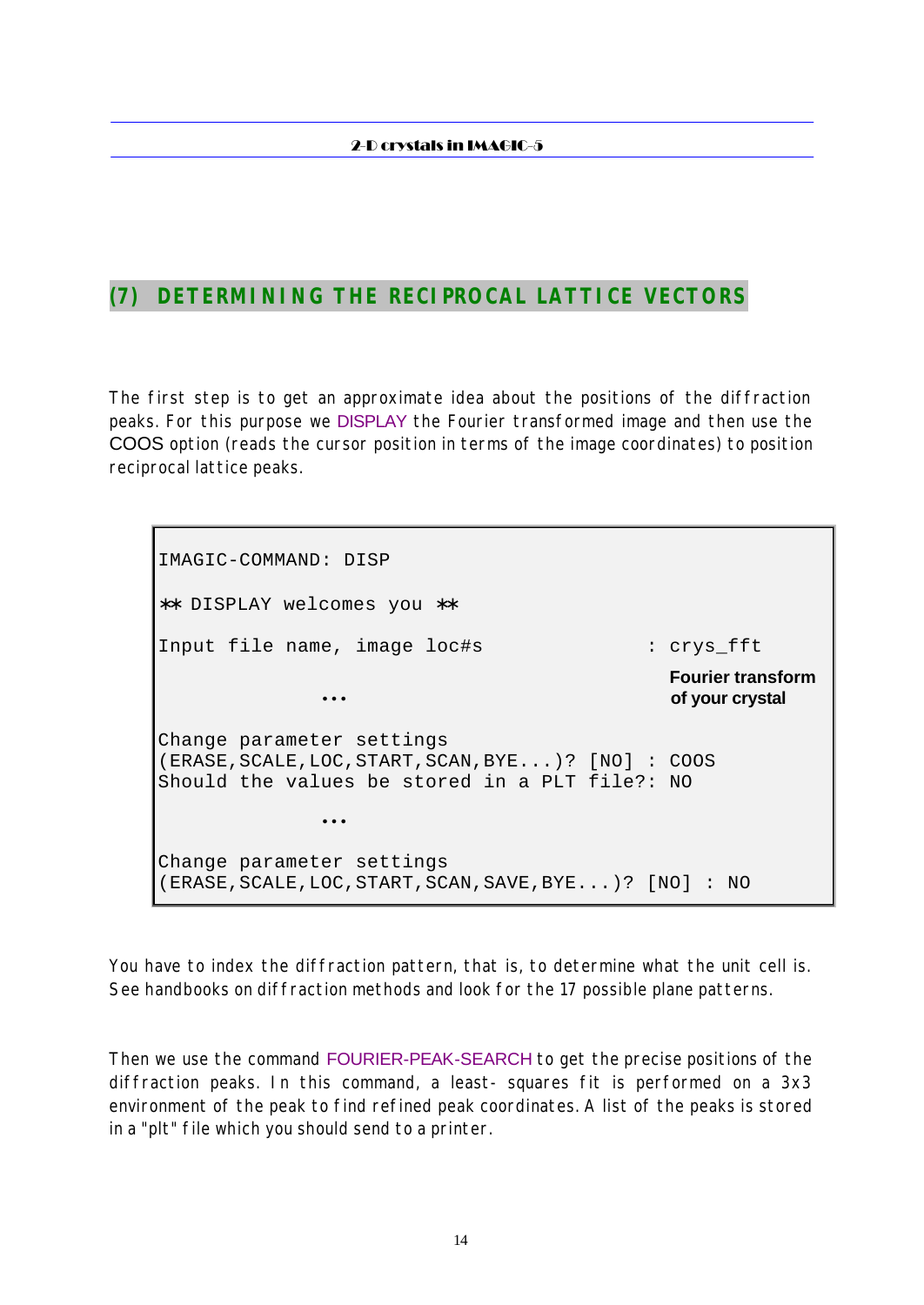IMAGIC-COMMAND: FOURIER-P-S ∗∗ ALLPEAK welcomes you ∗∗ Input file, image loc#s : crys\_fft **you select, Fourier transform of your crystal** Output filename for peak coordinates : crys\_peaks.plt **you select, output "plt" file with coordinates** Linear size of search area (3-5-7-9-11) : 5 **you select** Minimal distance allowed between peaks : 100 **you select, unit cell is minimum** Minimum distance from the edge of image?: 50 **you select, ½ unit cell is minimum** Mode of operation NORMAL, DEVIATION : normal Number of peaks wanted maximally : 300 **depends on your crystal, be conservative at the beginning**

Instead of using option NORMAL you may prefer option DEVIATION in which peaks are only selected if the peak height is higher than a specified standard deviation added to the background (type ? to get help).

Look for the peaks that fall on the lattice and calculate the refined reciprocal lattice coordinates from these refined peak positions. Note: because of the Hermitian symmetry the diffraction peaks come in pairs (Friedel pairs).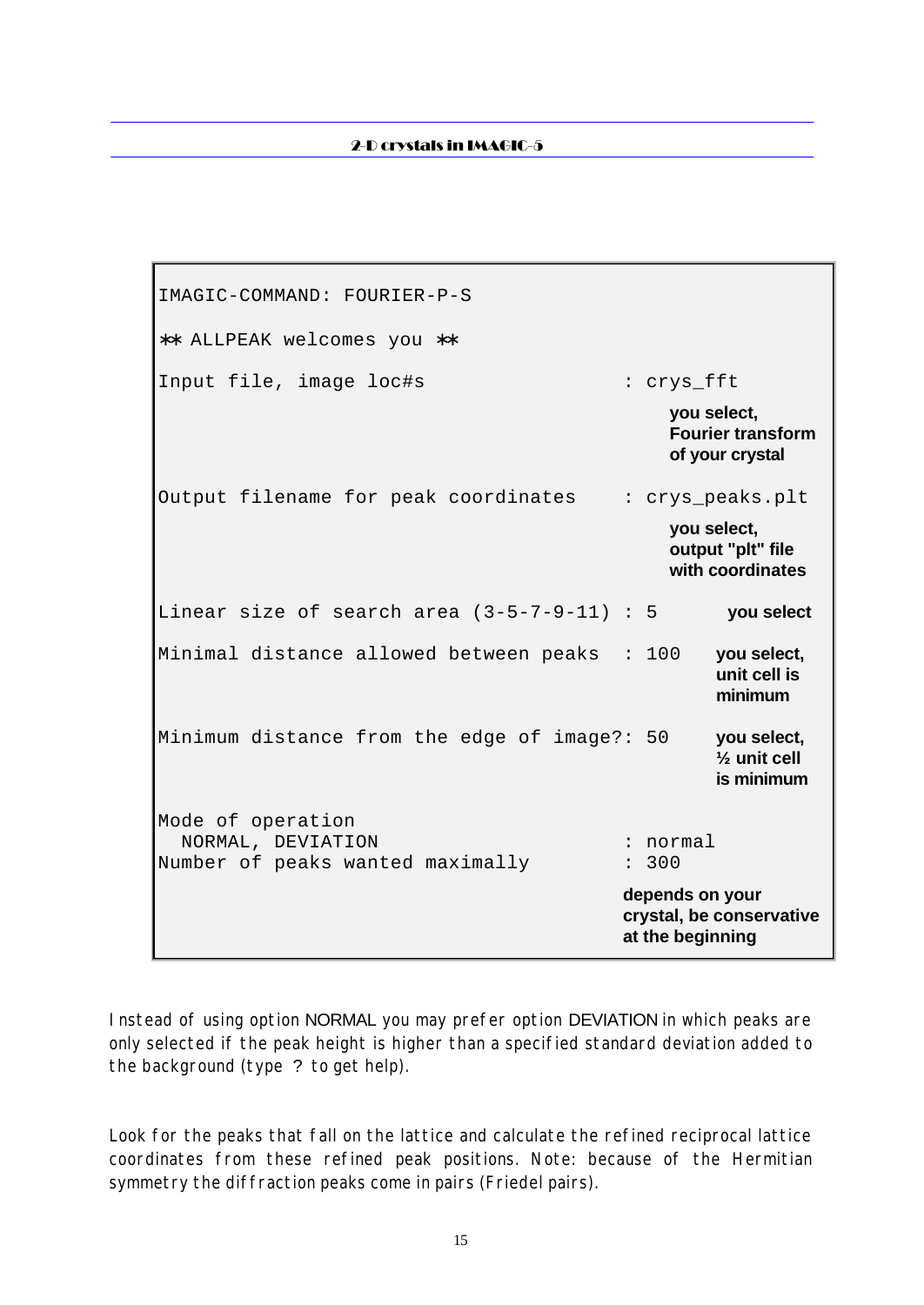You can then check the positions of the peaks with command DISPLAY and option PLOT.

Finally, use the command COMPUTE-RECIPROCAL-VECTORS to convert the peak coordinates from the peak list into true reciprocal lattice vectors. Really, though, you only just need a pocket calculator.

### **(8) FILTERING THE PEAKS IN THE FOURIER TRANSFORM**

Using the command FOURIER-PEAK-FILTER we can focus on the periodic information present in the image and disregard everything else. If the crystal is large and ideally well ordered, the peaks in the Fourier transforms would be only one pixel wide and would have a perfectly defined phase. However, in practice things look different; peaks may be smeared out over an area and we thus are obliged to use holes containing more than a single pixel in Fourier space.

The hole size parameter is a very important one. It determines the effective area over which one averages in real-space. The smaller the hole, the more unit cells are averaged into each point of the resulting filtered image. The (linear) size of the averaged area in real-space may be roughly estimated by the formula:

> LINEAR IMAGE SIZE LINEAR AVERAGING SIZE  $=$   $-$ 2 **∗ HOLE RADIUS**

NOTE: This FOURIER-PEAK-FILTER command does only the masking. You thus must provide it with an input Fourier transform (command FFT2D, option FORWARD), and you will have to reverse Fourier transform (command FFT2D, option REVERSE) the masked transform to obtain an image you can look at.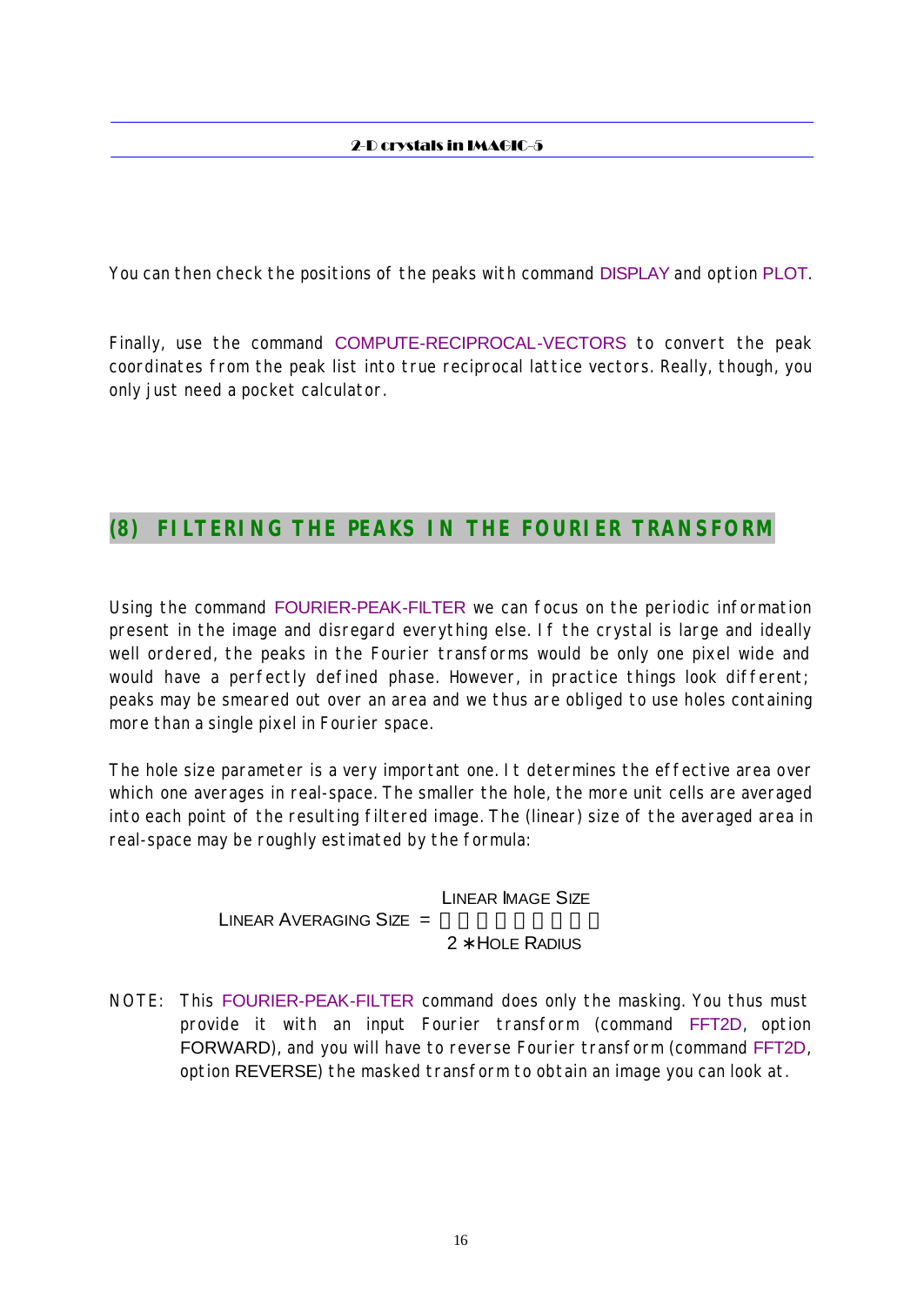IMAGIC-COMMAND: FOURIER-P-FILT ∗∗ FOUFILT welcomes you ∗∗ Input file, image loc#s ? : crys\_fft **you select, Fourier transform of your crystal** Output file, loc#s? : crys\_opt\_filt **you select** Mode to get the mask characteristics. Input from USER or FILE : USER Reciprocal lattice vector 1 : X1 , Y1 : 12.3,11.6 **you** Reciprocal lattice vector 2 : X2 , Y2 : 8.2,6.3 **have to know** the contract of the contract of the contract of the contract of the contract of the contract of the con Give radius of HOLES in mask (pixels) [2]: 4 **you select** Low pass filter radius [0.667] : 0.8 **you select** Leave out the  $(0,0)$  peak [YES] : YES **you select**, **usually: YES**

During the masking of the Fourier transform, the program will determine in detail how coherent the phases in each hole of the masked image are. A quality factor  $Q$  is calculated which is defined to be:

> VECTOR SUM OF PEAK AMPLITUDES  $Q = -$ SUM OF MODULI OF PEAK AMPLITUDES

A significance threshold for Q is also defined and printed. Note that, unless the crystal is ideal and centred, it may be very difficult to interpret the peak phases directly in terms of the plane group of the crystal.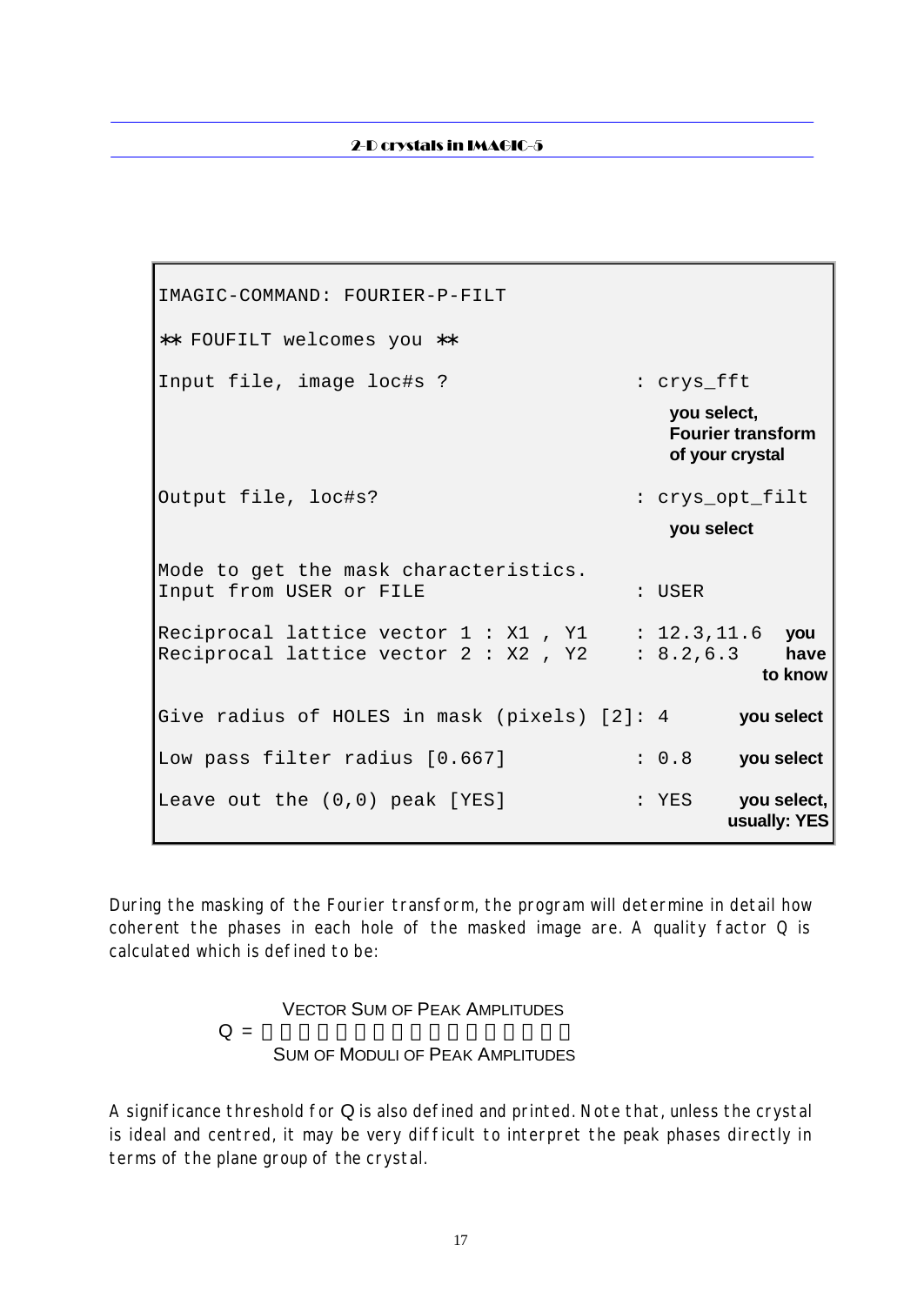NOTE: This kind of processing (FOURIER-PEAK-FILTER) is not very subtle since it is based on the implicit assumption that the input crystal is a perfect crystal with a repeating motif placed on an ideal undistorted lattice. CORRELATION-AVERAGING is much more subtle and can replace/ supersede this Fourier space manipulation procedure almost always see chapter 10).

# **(9) THE "QUASI-OPTICALLY" FILTERED IMAGE**

The filtered image has some interesting interpretations. In each point this image contains the local average of an environment of the input (unfiltered) image. Thus, if the holes are not chosen too small, the filtered image will still contain all the long range distortions present in the original and can thus be used as a first judgement of quality.

Also, bad areas of the crystal may be recognised visually in the filtered image.

Yet, quasi-optical filtering does not allow us to correct for the distortions and thus the possibilities are fundamentally limited. The number of unit cells averaged is limited to the characteristic "coherency" area of the crystal.

# **(10) CORRELATION AVERAGING**

Correlation averaging (CA) allows us to correct for long range distortions of the crystal and thus allows us to average a much larger number of unit cells than with the filtering technique.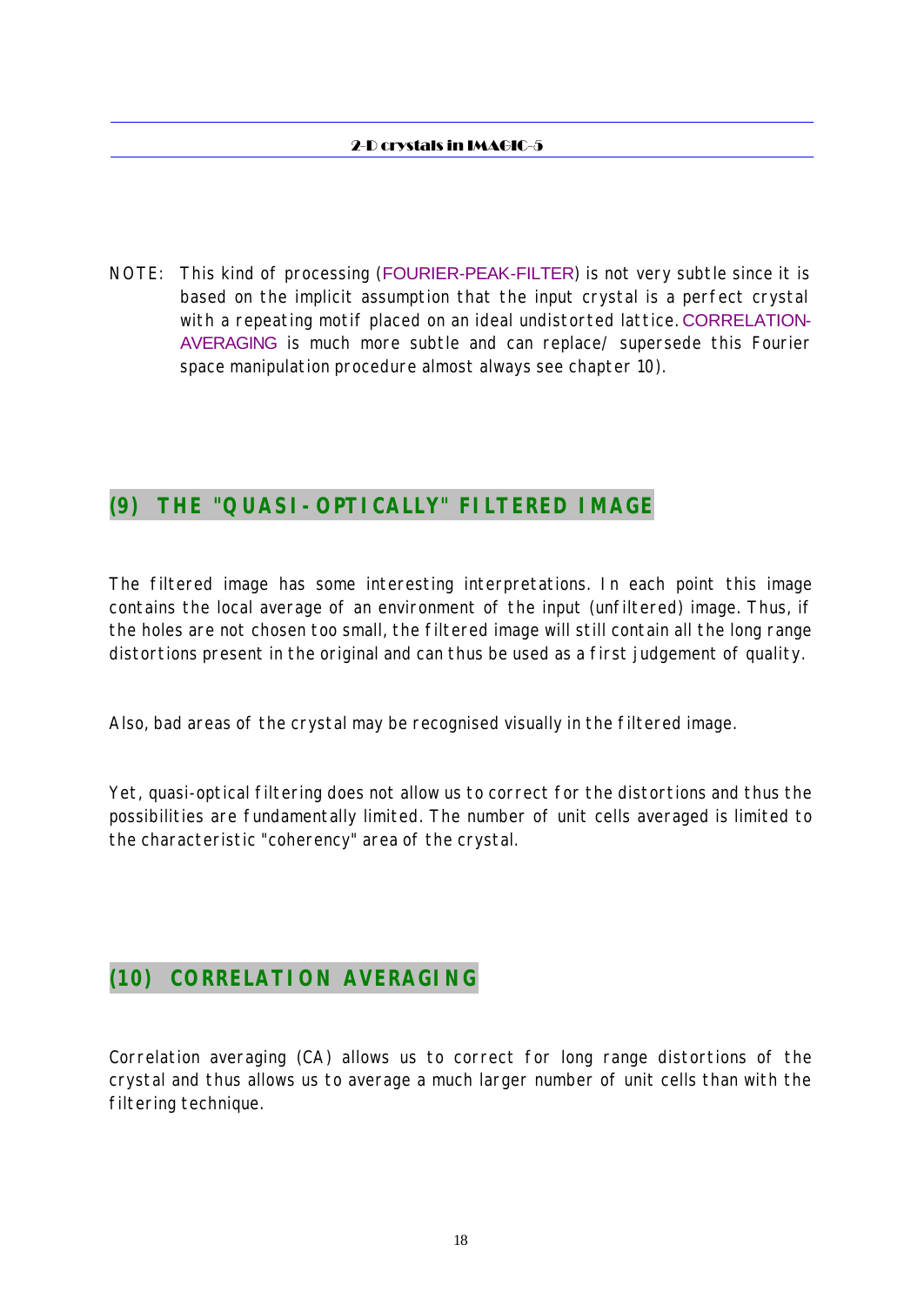To apply correlation averaging we need a reference image since we are essentially looking for "matches" of the reference motif ("matched filtering") in the crystal image. The choice of the reference is important and some attention must be devoted to create good reference images.

# **(10a) LOOK FOR A REFERENCE IMAGE**

### (i) Extracting a patch from the filtered image

Since the quasi-optically filtered image already contains considerably less noise than the original it is a good idea to extract an area from that image to be used as a reference patch for the correlation image.

The extraction can be done in the following way: DISPLAY your quasi-optically filtered image. If the image is displayed use option COOS. Move the cursor to the middle of a good area and press the middle button of the mouse. You are asked whether the coordinates should be stored, give YES and specify the name of the output ".plt" file (usually the same name as the input file). To stop press the middle button and give STOP. Leave DISPLAY by typing BYE or EXIT.

To extract the small reference patch use command CUT-IMAGE with option APERIODIC. Input file is the quasi-optically filtered image and the corresponding "plt" file created in **IMAGIC**: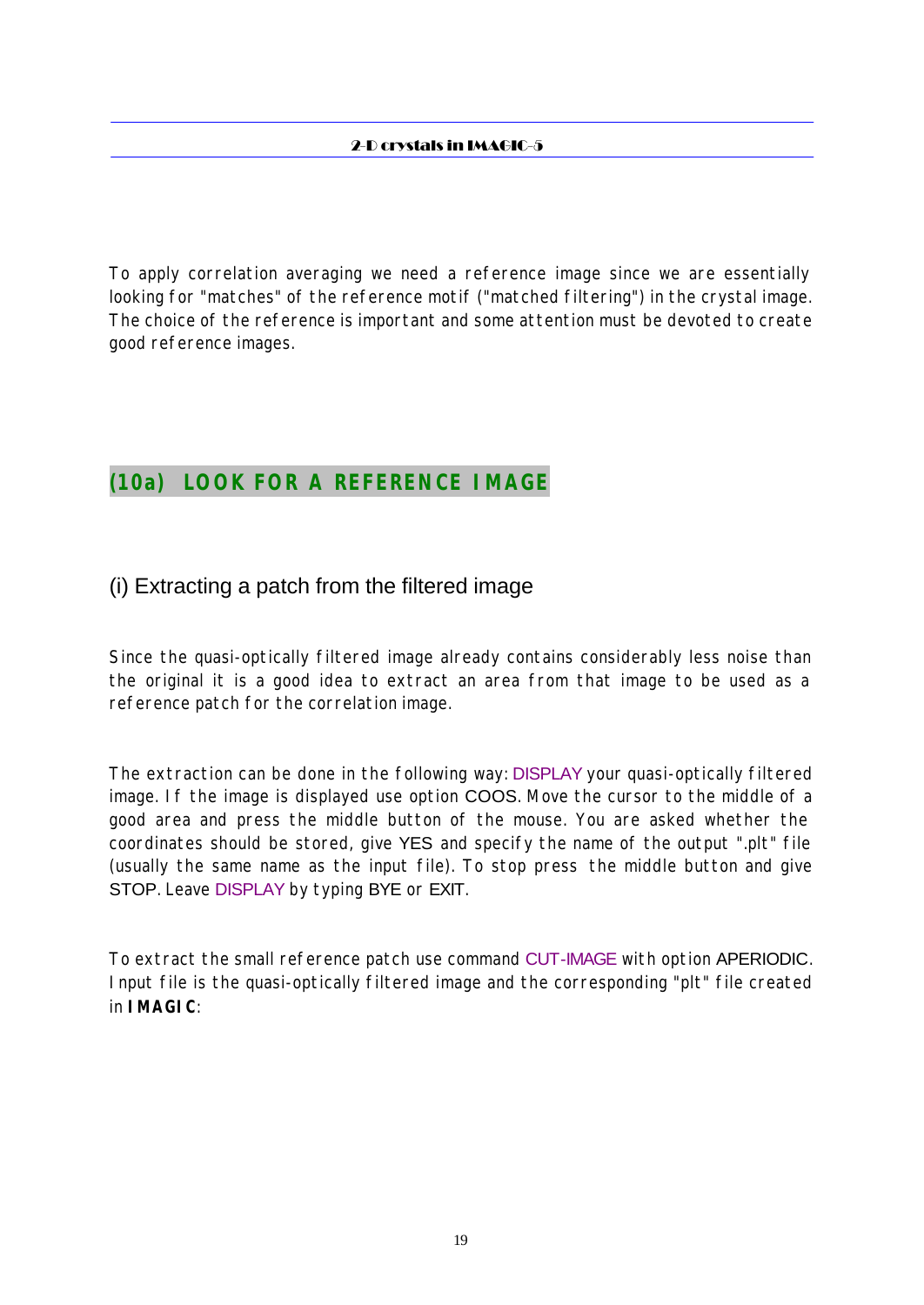IMAGIC-COMMAND: CUT-IM ∗∗ SUBFILE welcomes you ∗∗ Input file, image loc#s : crys\_opt\_filt **you** Output file, image loc#s : crys\_ref **select** Mode of operation: APERIODIC, CENTER, GENERAL, PAD\_GENERAL, LARGE\_PAD, SMALL\_PAD, PERIODIC, SQUARE, CHECKERS Give mode of operation : APERIODIC Output file dimensions X, Y : 100,100 **you select**, **type ? to get "good" image sizes. The value depends on the size of the unit cell of the crystal** Coordinates (plt) file : my\_micrograph.plt **output from DISPLAY (option COOS)**

### (ii) Using a patch from the original image as reference

We can also start with a patch of the original crystal as a reference. For that purpose we simply extract a good sub-area of the full crystal instead of using the quasioptically filtered image. The same commands shown in (i) can be used.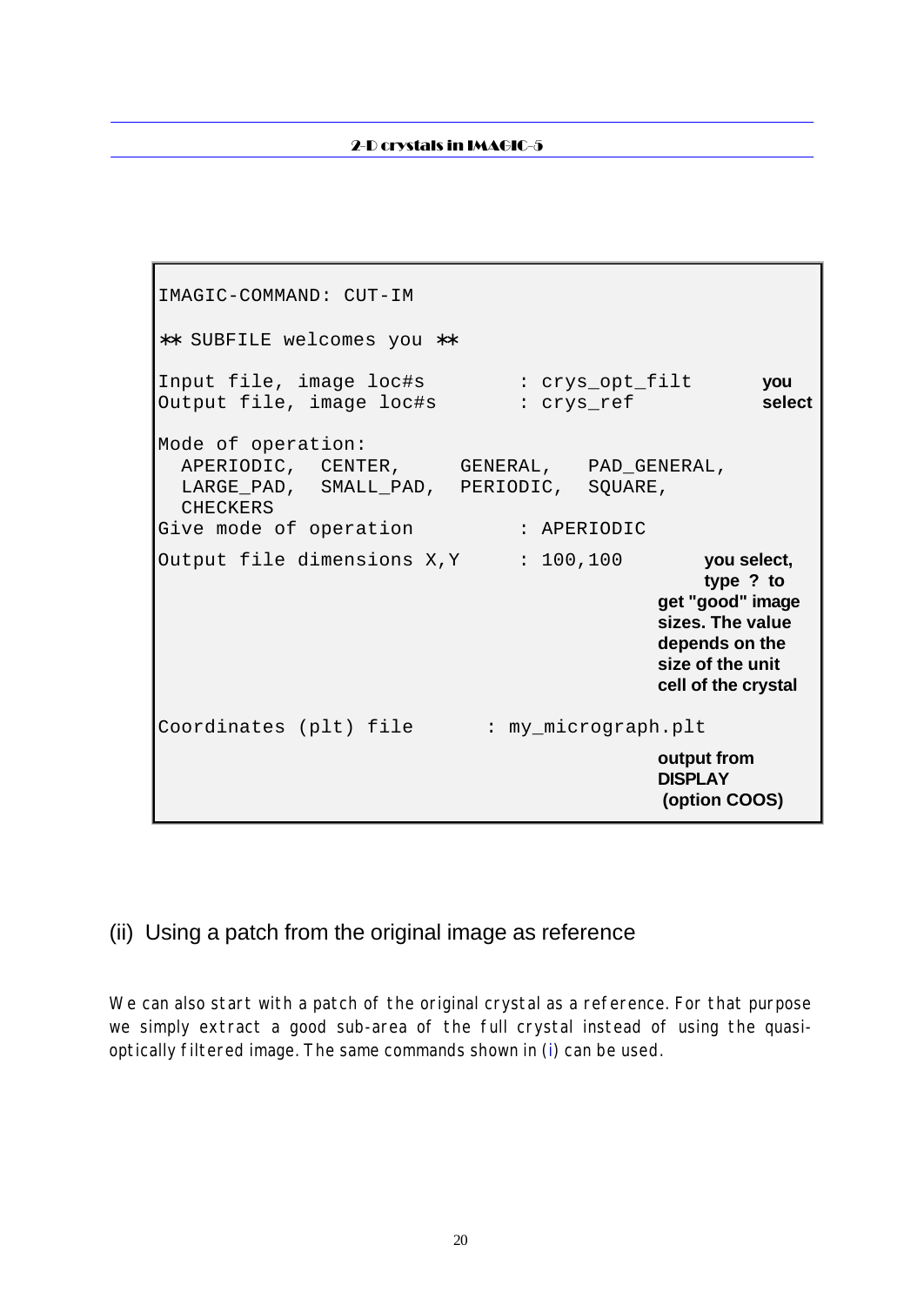# **(10b) CENTRING THE "MOTIF"**

Once we have selected a reference patch we should try to centre the motif in the (still small) reference image. Call command CENTER-IMAGE and use options SELF or MASS. Type ? to get help):

IMAGIC-COMMAND: CENTER-IM ∗∗ ALIMASS welcomes you ∗∗ Input file, loc. numbers : crys\_ref **you** Output file, loc. numbers : crys\_ref\_cent **select** Options for centering: MASS MASK ABSOLUTE SELF CENTER Please specify option : mass **type?to get help** Radius of circle for mass calcn : 0.85 **you** Density threshold for mass calcn : -999. **select, -999. means no threshold**

If the first reference is a patch from the original noisy crystal, it may be difficult to centre this noisy reference and one may wait until after the first iteration(s) of the correlation averaging procedure with the centring of the reference image. If the reference image is not centred, that leads to correlation peaks which will be systematically shifted with respect to the unit cell of the crystal. This may become a problem if the reference patch is of the same order of size as the unit cell. In this case the reference image size should be larger than the unit cell.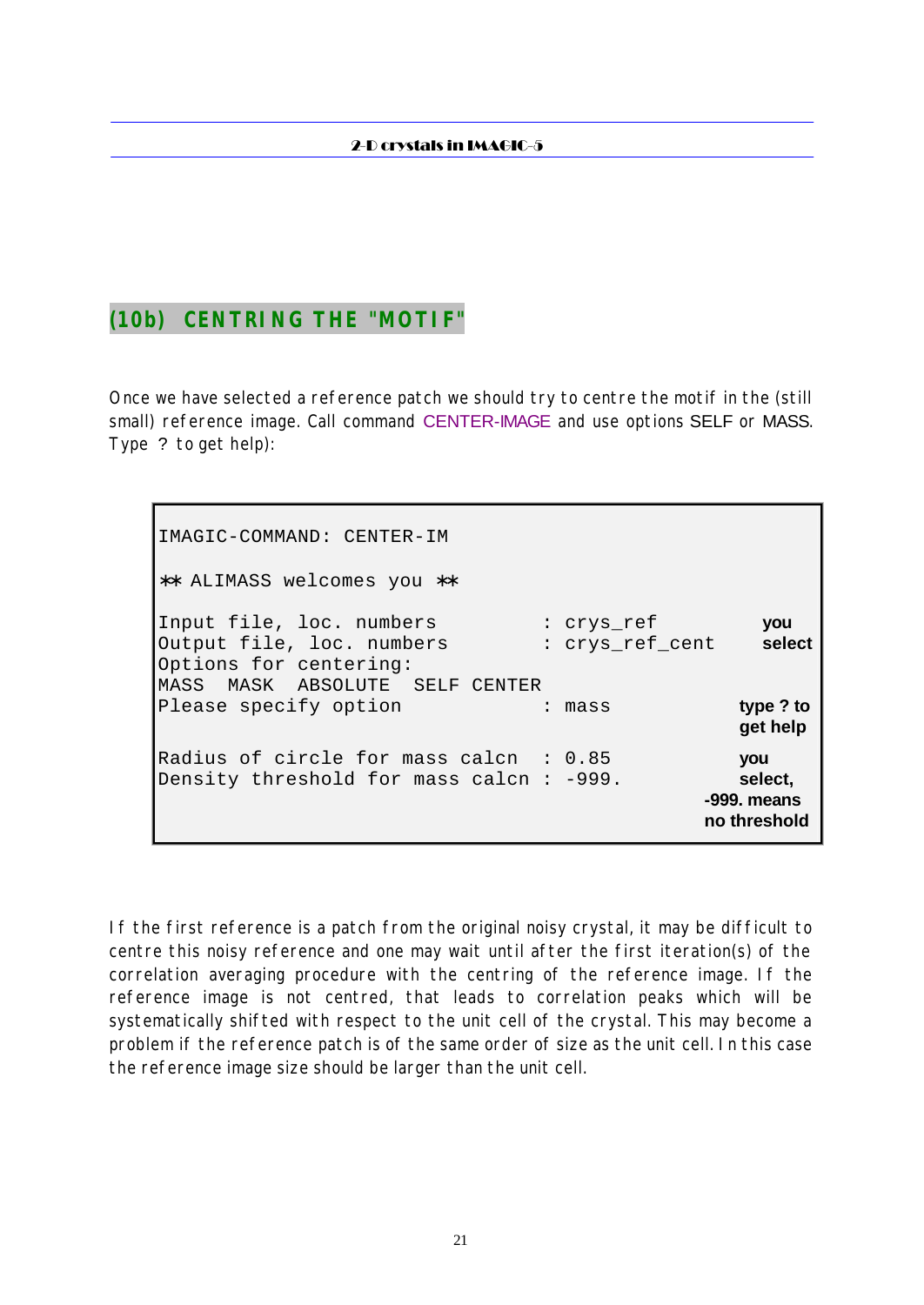# **(10c) PADDING WITH ZEROES**

For the cross-correlation function calculation, the image and reference image have to be of exactly the same size. For this reason the small reference image has to be padded with zeroes up to the size of the crystal image.

To achieve this, use command PAD-IMAGE with option CENTER.

IMAGIC-COMMAND: PAD-IM ∗∗ SUBFILE welcomes you ∗∗ Input file, image loc#s : crys\_ref\_cent **you** Output file, image loc#s : crys\_ref\_ca **select** Mode of operation: APERIODIC, CENTER, GENERAL, PAD\_GENERAL, LARGE\_PAD, SMALL\_PAD, PERIODIC, SQUARE, CHECKERS Give mode of operation : CENTER Output file dimensions X,Y : 1024,1024 **size of the crystal image**

# **(10d) CROSS-CORRELATION**

To start the correlation averaging procedure you must start the CORRELATION-AVERAGING command. This command will perform all the operations mentioned below up to the level of iterating the whole procedure (chapters (10e) and (11) ).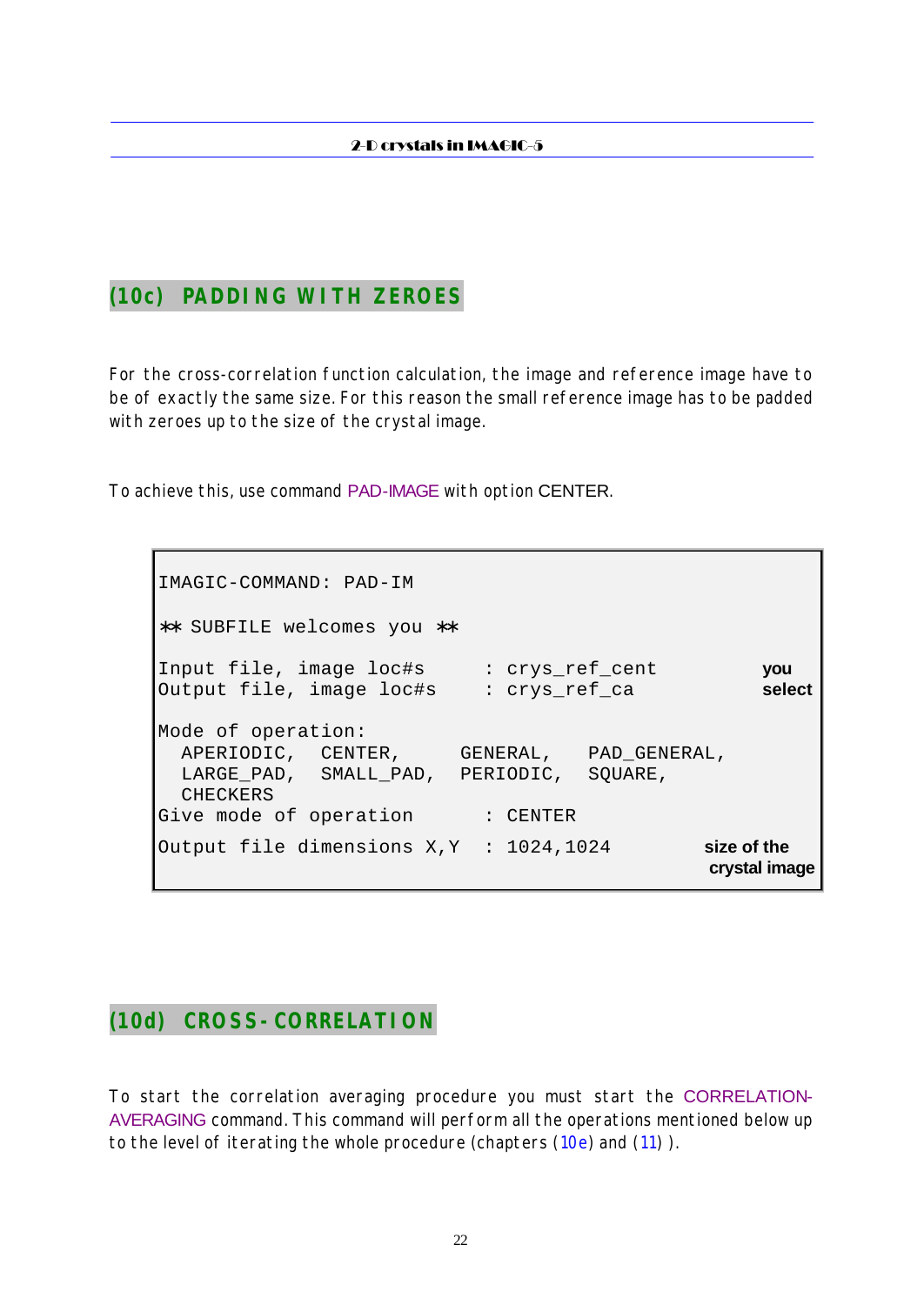The cross correlation function (CCF) or the mutual correlation function (MCF) is calculated by (conjugate) multiplying the Fourier transforms of the crystal image and the reference image with each other. The result is then Fourier transformed back to real space and is the CCF (or MCF) image containing a peak at each position where the original matches the reference.

The correlation peak heights are determined by how well an area of the crystal matches the reference motif. However, factors such as the local amount of embedding material (stain) in a given area or other low frequency disturbances which are not (necessarily) structure related may lead to misleading correlation peak values. It is therefore a good practice to suppress the low frequency components during the CCF calculation. This can be done by either BAND-PASS-FILTERing the crystal input image (see chapter (4) or by multiply the CCF in Fourier space by a filtering function (command ARITHMETIC and option BANDPASS).

The peaks in the CCF (or MCF) are searched and written into a (sorted) table of the so-many highest peaks that were found in the CCF. The peak searching algorithm performs a least-squares-fit of a paraboloid over a 3x3 environment of the peaks and thus finds peaks coordinates within a fraction of the inter pixel distance. The algorithm is the same as that mentioned earlier to find the peaks within the power spectrum of the crystal image.

# **(10e) EXTRACTING THE SMALL PATCHES**

Using the CCF (or MCF) peak list, CORRELATION-AVERAGING then extracts the environments of the correlation maxima from the input crystal image and puts these as a sequence of small images in a standard **IMAGIC** image file. Please note that (at the moment) the sub-images are only extracted at integer co-ordinate positions.

The whole correlation averaging procedure is calculated with **IMAGIC** command CORRELATION-AVERAGING: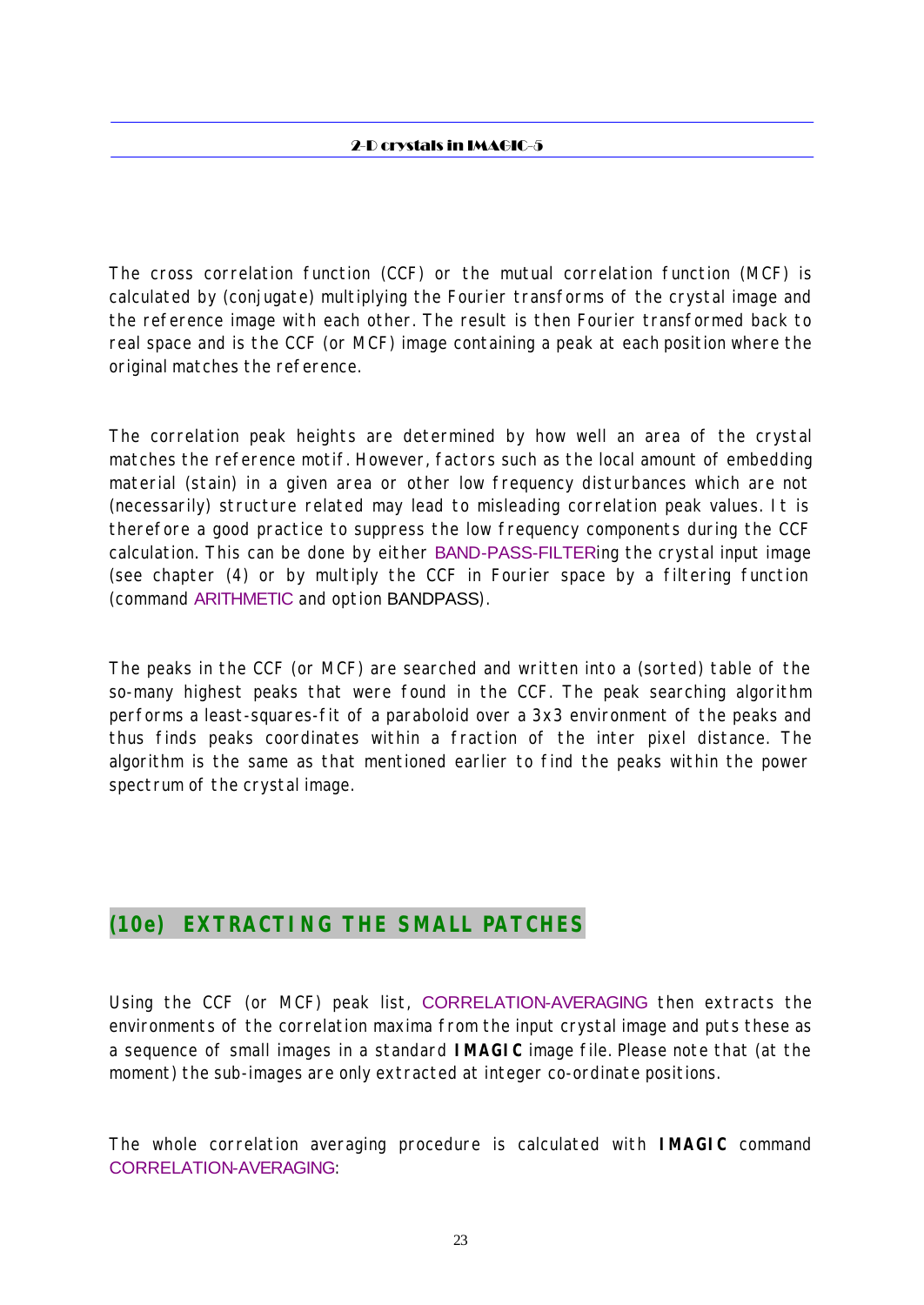IMAGIC-COMMAND : co-aver \*\* COR\_AVG welcomes you \*\* Input crystal (patches) : crys\_norm **your crystal** FULL analysis or NEW peaks only : FULL Input REFERENCE patch : crys\_ref\_ca **your reference** Mode of operation CCF or MCF in the contract of the contract of the contract of the contract of the contract of the contract of the contract of the contract of the contract of the contract of the contract of the contract of the contract of **at the beginning we prefer CCF** Give name for CCF file [crysccfs] : crys\_ccf **output CCF file, you select** # of PEAKS exp. in data set : 500 **be conservative at the beginning. Check the extracted patches later to correct this number in further iteration(s)** Distance from the edge of file [32] : 50 **you** Minimal distance between peaks [10.] : 100 **select, depends on the size of the reference motif** Name for extracted patches : crys\_sml **you select** Size of these subfiles  $[64, 64]$  : 200,200 **you select depends on the size of the reference motif** A scratch file is necessary : junk\_ref\_ft **you** 2nd scratch file needed : junk\_xxx **select**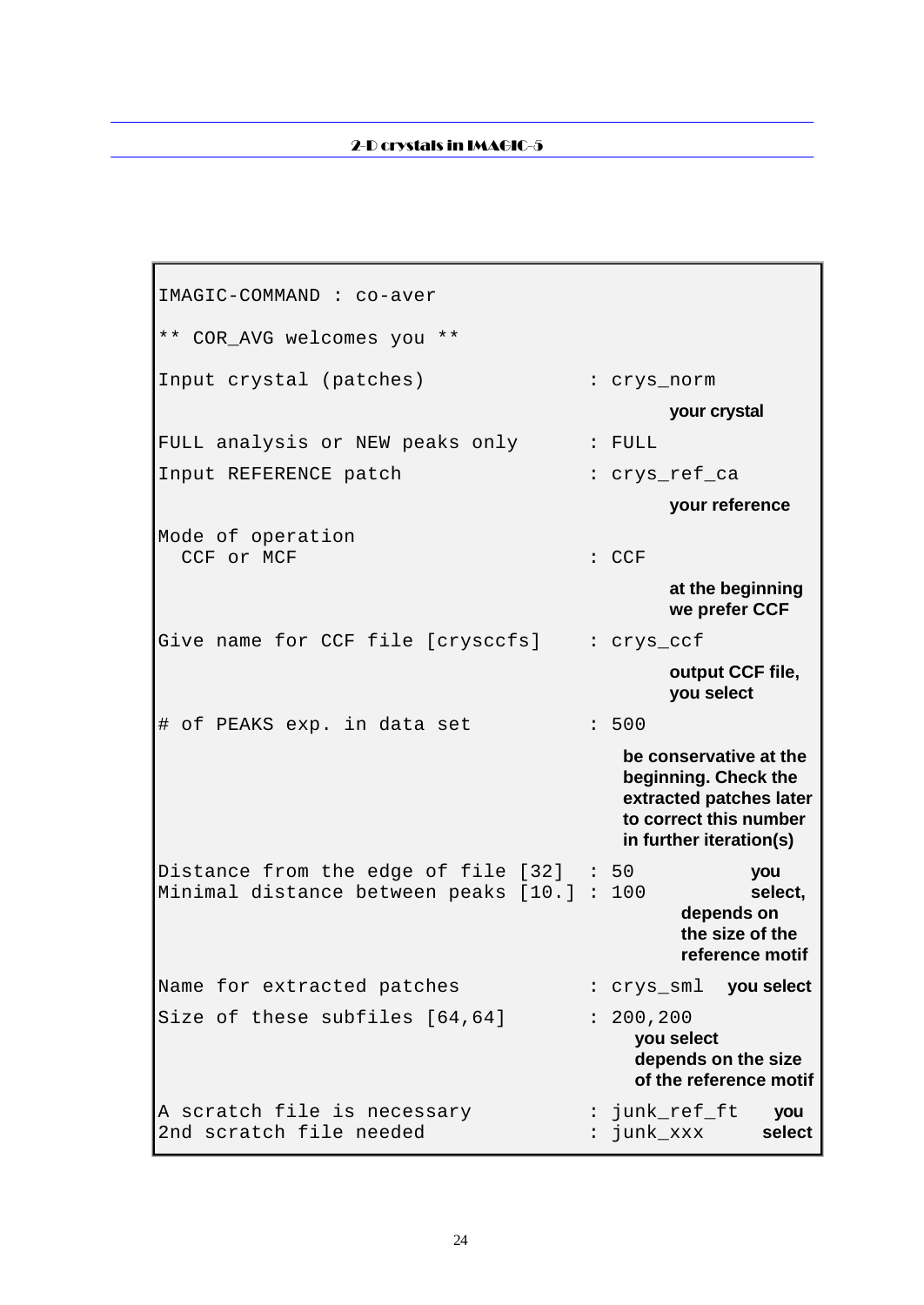### **(10f) SUMMING THE SMALL PATCHES**

Then all the images are summed into a total sum which can be inspected and may be used to re-iterate the process. Use command INCORE-SUM with option TOTSUM:

IMAGIC-COMMAND: INC-SUM ∗∗ SUMMER welcomes you ∗∗ Mode of summing: CONDITIONAL\_SUM, SOME\_SUM, TOTAL\_SUM Please specify option : TOTSUM Input file, NO loc#s : crys\_sml **you select** Output file, image loc#s : crys\_sum **output from COR-AVER** Standard deviation images : none

Note that since the peak-list is sorted by correlation values, the first of the extracted patches may be better than the last ones. It may thus be wise to restrict the analysis to the first so-and-so-many extracted images.

If desired, you can use the INCORE-SUM command with the SOMESUM option to sum only the first 100 or so of your extracted images, and not all of them.

### **(11) ITERATING THE CORRELATION AVERAGING PROCEDURE**

Each time correlation averaging procedure is repeated, a better average is obtained with less noise. Since it has less noise, we may make the reference patch smaller and that, in turn, leads to a better correction of the distortions of the crystal.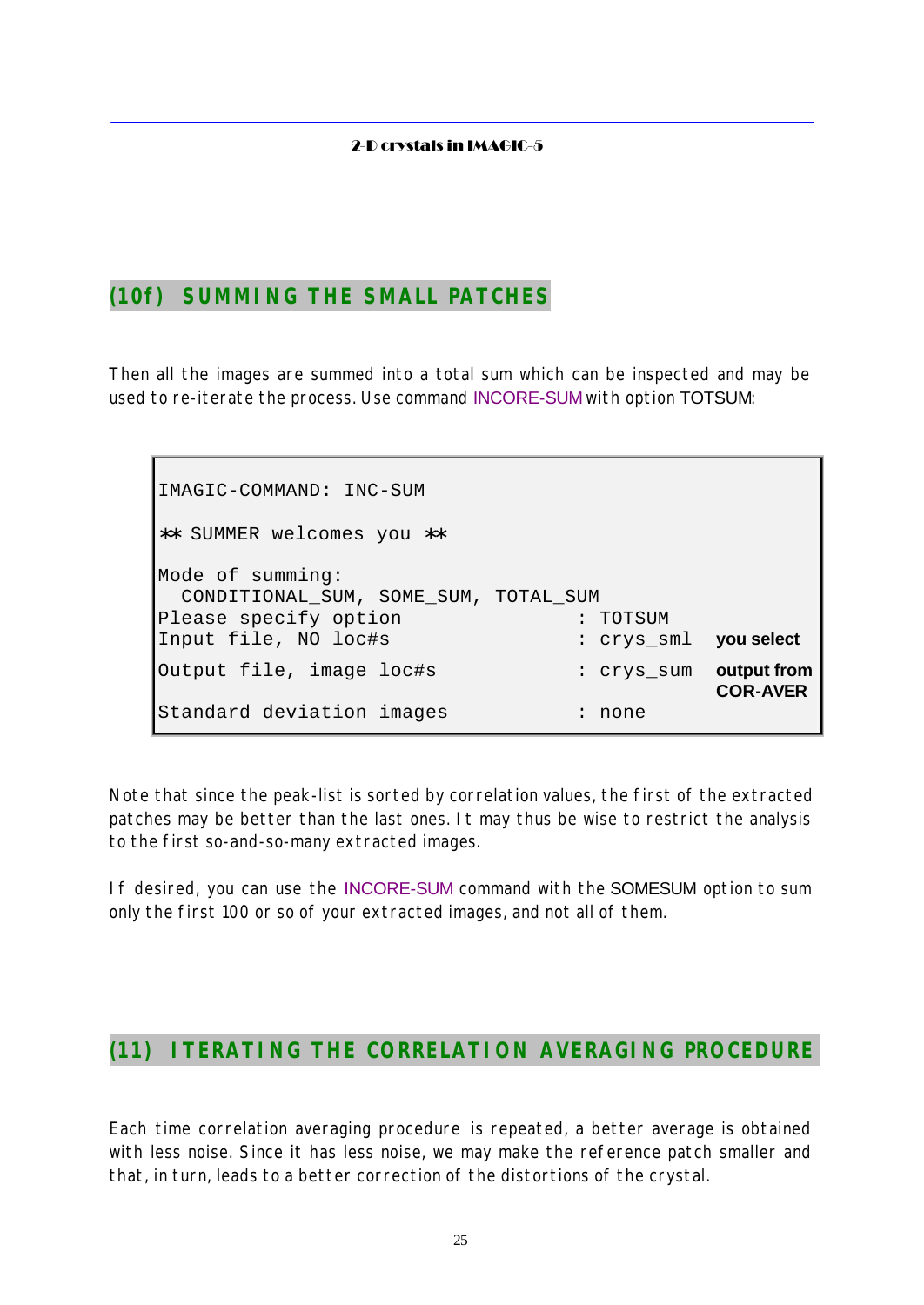Do not forget, however, to centre the motif since with a small, uncentred reference patch you may miss the molecules in the CCF.

In a later stage of the analysis the finer details will become more and more important. MCF can then be used instead of CCF.

# **(12) MSA CLASSIFICATION OF THE EXTRACTED PATCHES**

The analysis up to this point has considered that the crystal might have been distorted but we have always assumed that the unit cells are equal. This may NOT be true. Differences in preparation, rotational shifts of the molecules within the unit cell, small molecular differences etc. cannot be detected with the procedure which we have used until now.

To find differences between the patches we first use multivariate statistical analysis (MSA) (representation of the extracted patches in a "hyper space" and data reduction) and automatic classification.

# **(12a) MSA MASK**

First a MSA mask is needed which is a binary mask to define the area of interest within the image frame that should be considered during multivariate statistical analysis and classification.

For this, DISPLAY the resulting average image of the previous correlation averaging procedure (use a large SCALE factor). Then use options COOS and YES OUTPUT TO PLT FILE (store), and mark the boundary (not very close) around the interesting area.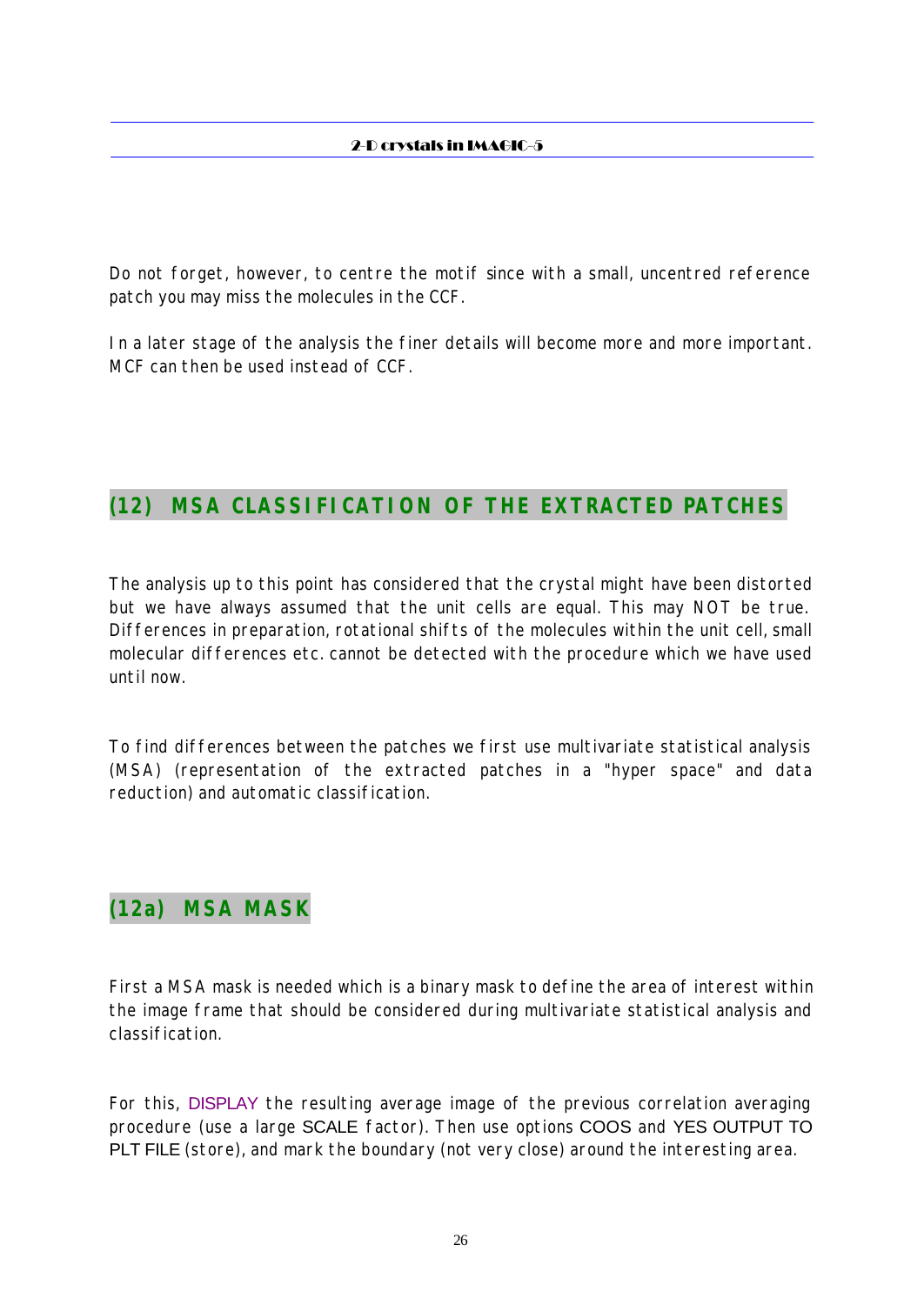Having created this contour "plt" file, call MSA-MASK:

IMAGIC-COMMAND: MSA-MASK ∗∗ MSAMASK welcomes you ∗∗ Input file, image loc#s : crys\_sum **you select, average of the extracted patches** Input contour coos (plt) file [cry\_sum] : totsum\_X.plt **contour "plt" file created with DISPLAY and option COOS** Give output file, image loc#s : msamask **you select**

# **(12b) MULTIVARIATE STATISTICAL ANALYSIS (MSA)**

Then perform multivariate statistical analysis. Input images are the patches extracted from the previous correlation procedure. The results are mainly stored in the header file of the input images, in a registration file (msa.lis, for example) and in the (output) eigenimages (eigenim, for example).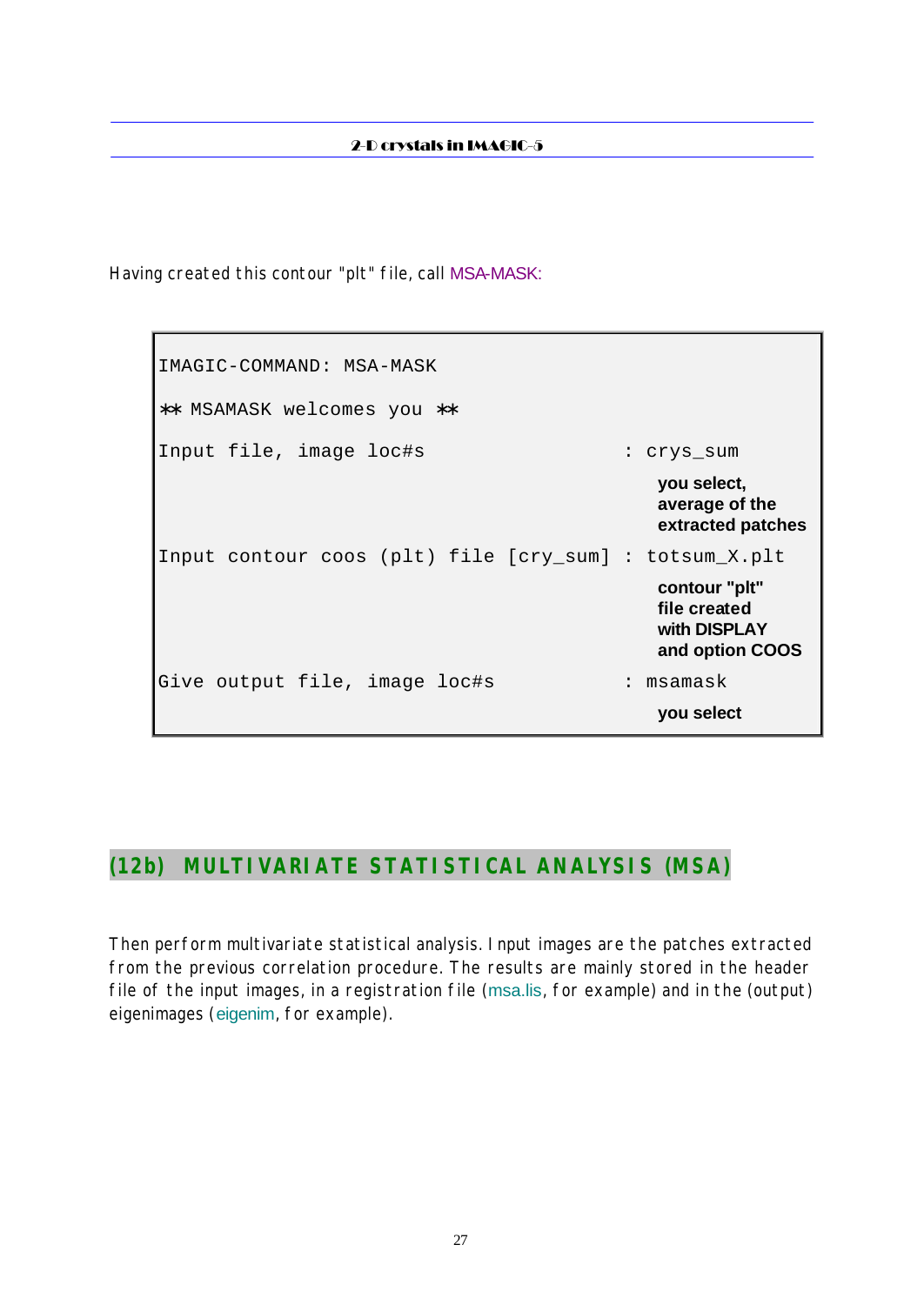### Call MSA-RUN:

| : fresh                                                                                                                                                                                                                  |
|--------------------------------------------------------------------------------------------------------------------------------------------------------------------------------------------------------------------------|
| : modulation                                                                                                                                                                                                             |
| use modulation distance                                                                                                                                                                                                  |
| : crys_sml<br>you<br>select,<br>extracted patches of<br>correlation averaging                                                                                                                                            |
| : no                                                                                                                                                                                                                     |
| if wanted some patches<br>can be excluded                                                                                                                                                                                |
| : msamask                                                                                                                                                                                                                |
| the MSA mask created,<br>you can give "none"<br>if no mask is wanted                                                                                                                                                     |
| : eigenim<br>output<br>: pixcoos<br>you<br>: eigenpix select<br>: 24<br>you select<br>: 69<br>you select<br>Give number of eigenimages (<70) [24]<br>: 0.8<br>you select<br>you select<br>: msa<br>no extension please ! |
|                                                                                                                                                                                                                          |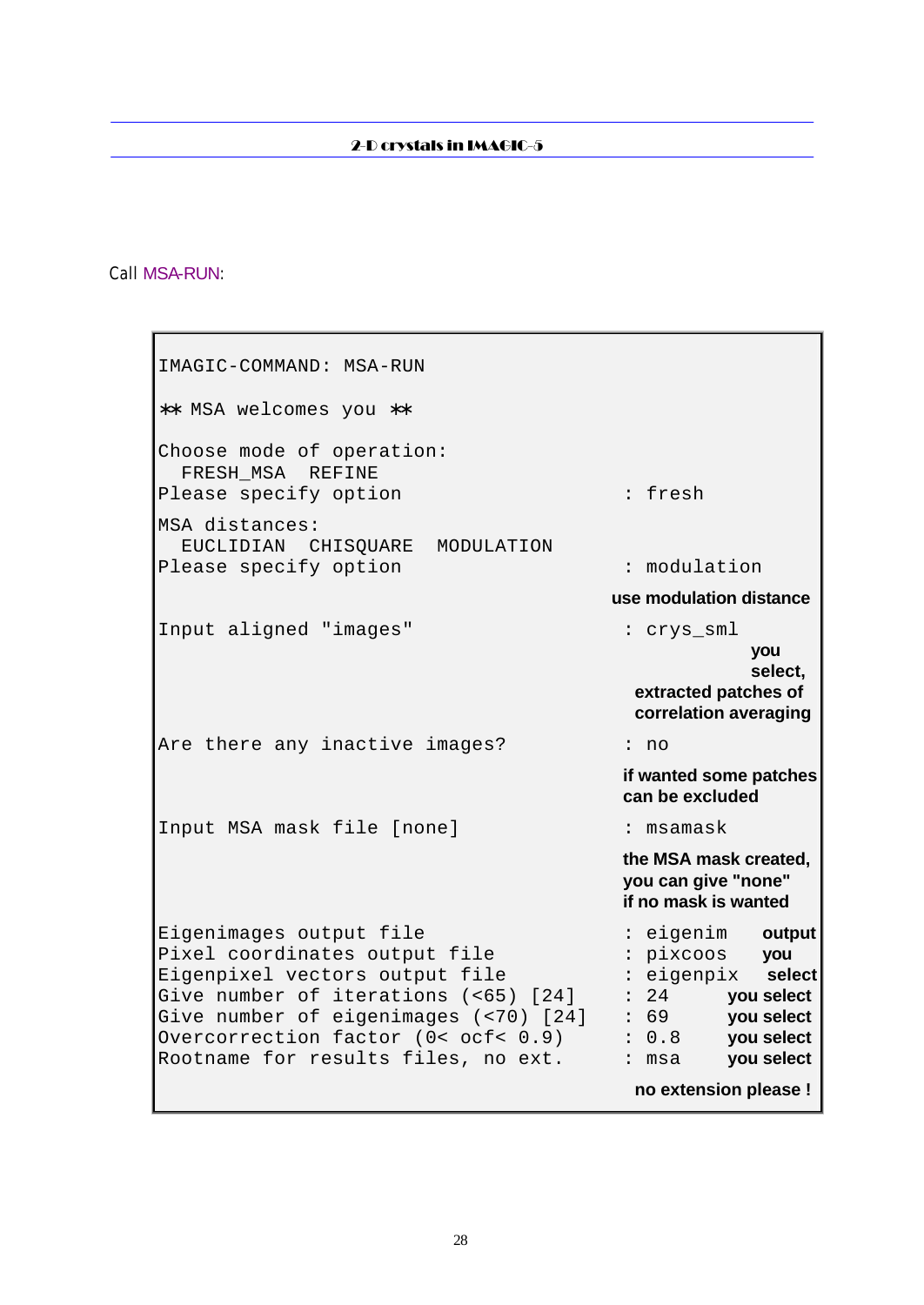### **(12c) CLASSIFICATION**

The next step is the classification within the hyper-space created by MSA-RUN. Call MSA-CLASSIFY:

IMAGIC-COMMAND: MSA-CLASSIFY ∗∗ CLASSIFY welcomes you ∗∗ Input to be classified: IMAGES PIXEL-VECTORS SEQUENCES FABOSA-CONTOURS Please specify option  $\qquad \qquad :$  images Input images file (treated by MSA) : crys\_sml **extracted crystal patches treated by MSA-RUN** Percentage of images to be ignored  $[0]$  : 0 Active factors for classification? [68] : 68 **the number must be less/equal the one used in MSA-RUN** Tricky normalisation of factorial coos : no **always NO !** Weight the factorial coordinates [NO] : no **always NO !** Plot the classification trees [YES] : no **usually NO !** Other than default output information : no Classification (MSA) maps stored [NO] : no What NUMBER of classes do you wish : 500 **you select! large number** Name of output results files : classes **you select!** Mass threshold parameter [0]  $\cdot$  : 0

MSA-CLASSIFY asks for the number of classes into which the data set should be divided. Try to start with a huge number, use MSA-SUM (12d) and look how the classsum images look like. If too many classes show the same view you can reduce the number of classes (call MSA-CLASSIFY (12c) and MSA-SUM (12d). MSA-RUN (12b) is not necessary).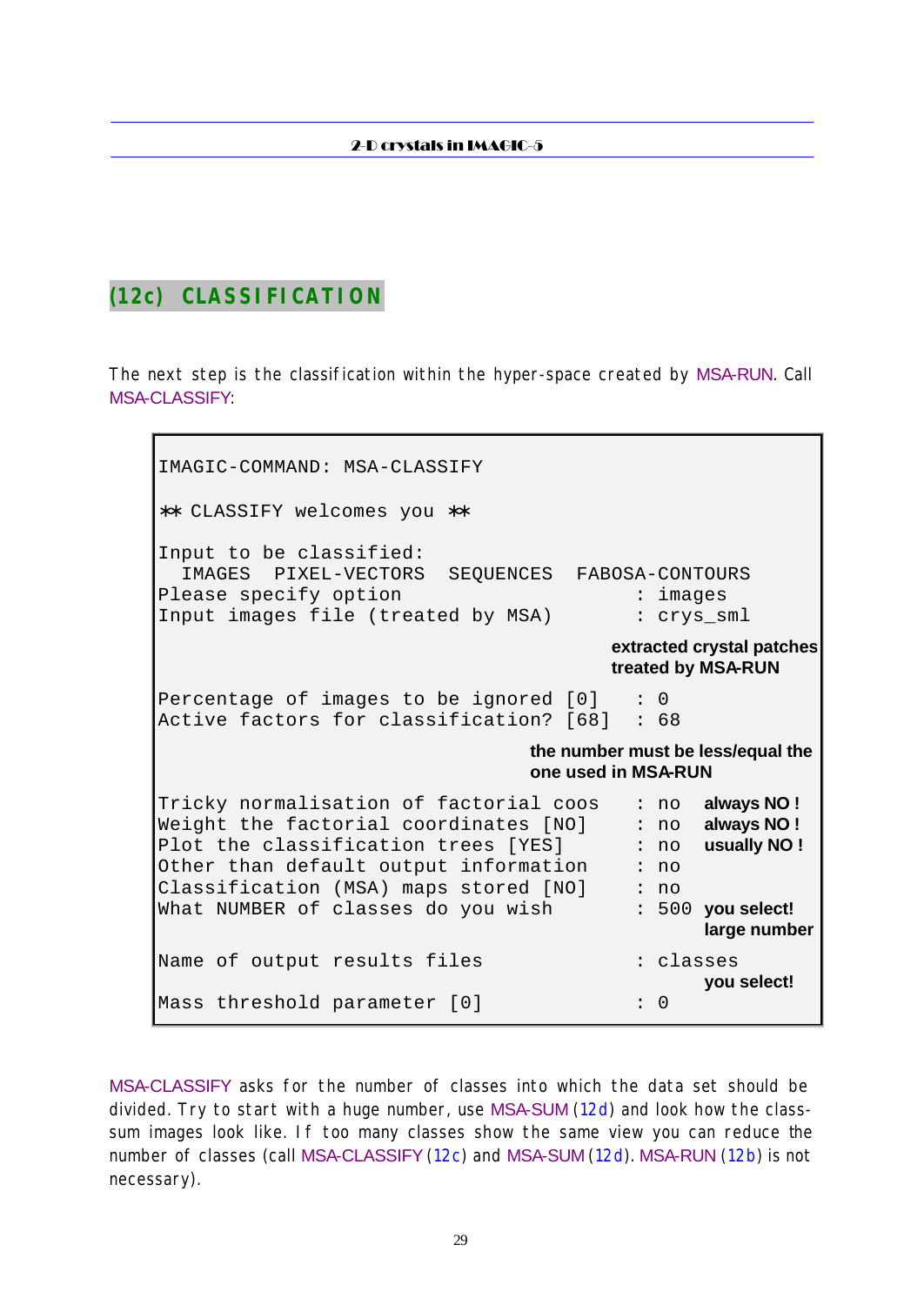### **(12d) CLASS-SUM IMAGES**

Then calculate the class-sum images. Call MSA-SUM-IMAGES:

IMAGIC-COMMAND: MSA-SUM ∗∗ CLASSUM welcomes you ∗∗ Input images to be summed : crys\_sml **extracted crystal patches treated by MSA and CLASSIFY** Rootname of input classification files : classes **output from MSA-CLASSIFY** Output class averages [classums] : classums **you select, output patch averages** Downweight small classes? [YES] : yes Produce summing statistics : : : : no Fraction of worst class members to ignore: 5 **you select**

Now look at the class-sum images, if necessary re-do the classification (steps 12c - 12d) demanding less or more number of classes.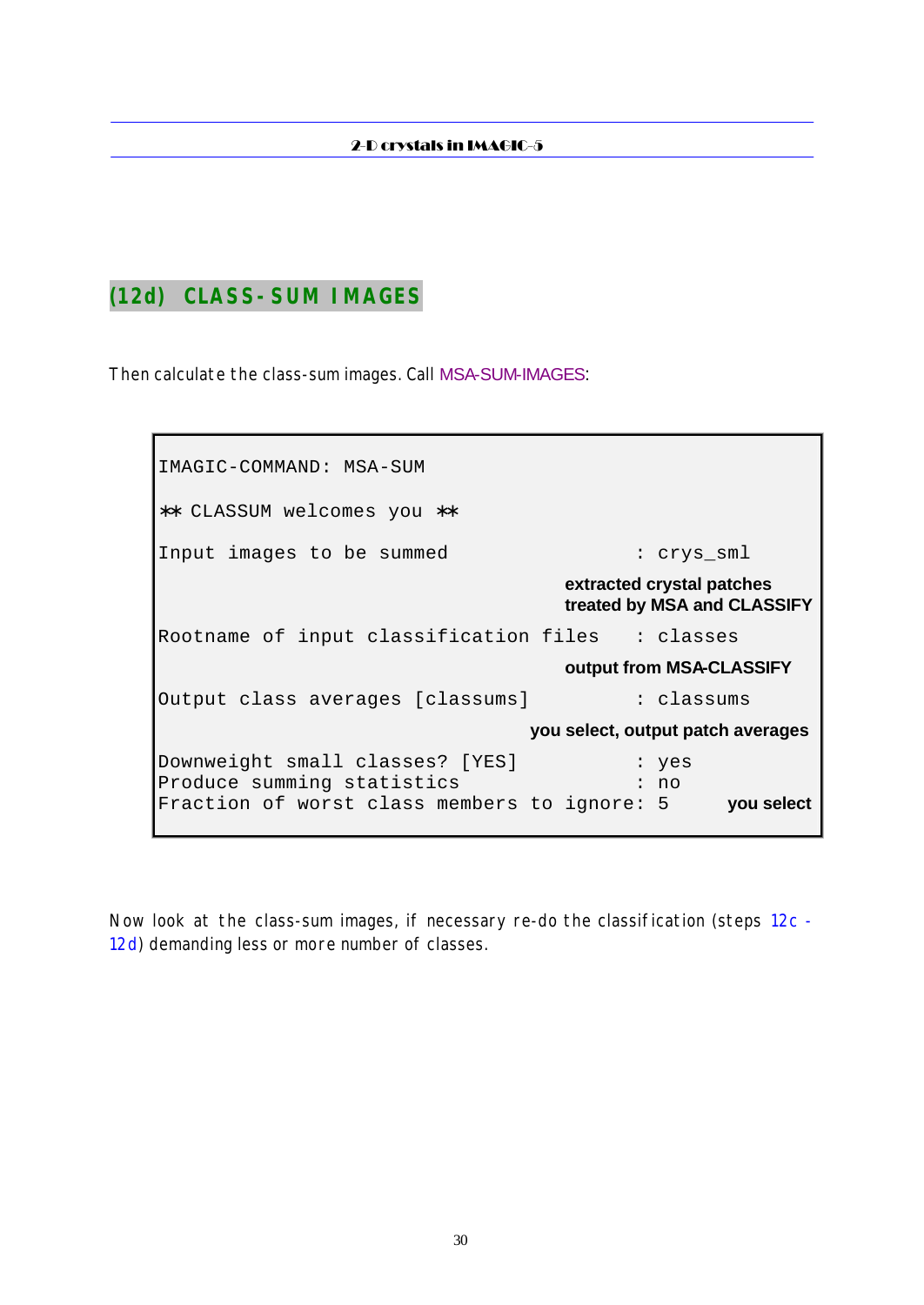# **(13) PUBLICATION**

Commands which you may need for polishing your results are, for example: BLOW-UP to bring up the image to a larger format (by interpolation), CONTOUR-IMAGE to create contour lines (but be careful not to interpret too many contour lines and hence less "objectivity"), AVERAGE-NFOLD-ROTATIONAL to impose in-plane symmetries, INFORMATION-IN-SEQUENCE to calculate various resolution criteria... See manual(s) to get information about all available **IMAGIC** commands or use command MENU ∗ .

Then write a nice paper for Nature, Science, Structure, JMB, etc. Or you may feel that the most appropriate thing to do at this point is command DELETE-IMAGE and go have a beer (the latter option is not yet implemented in **IMAGIC**).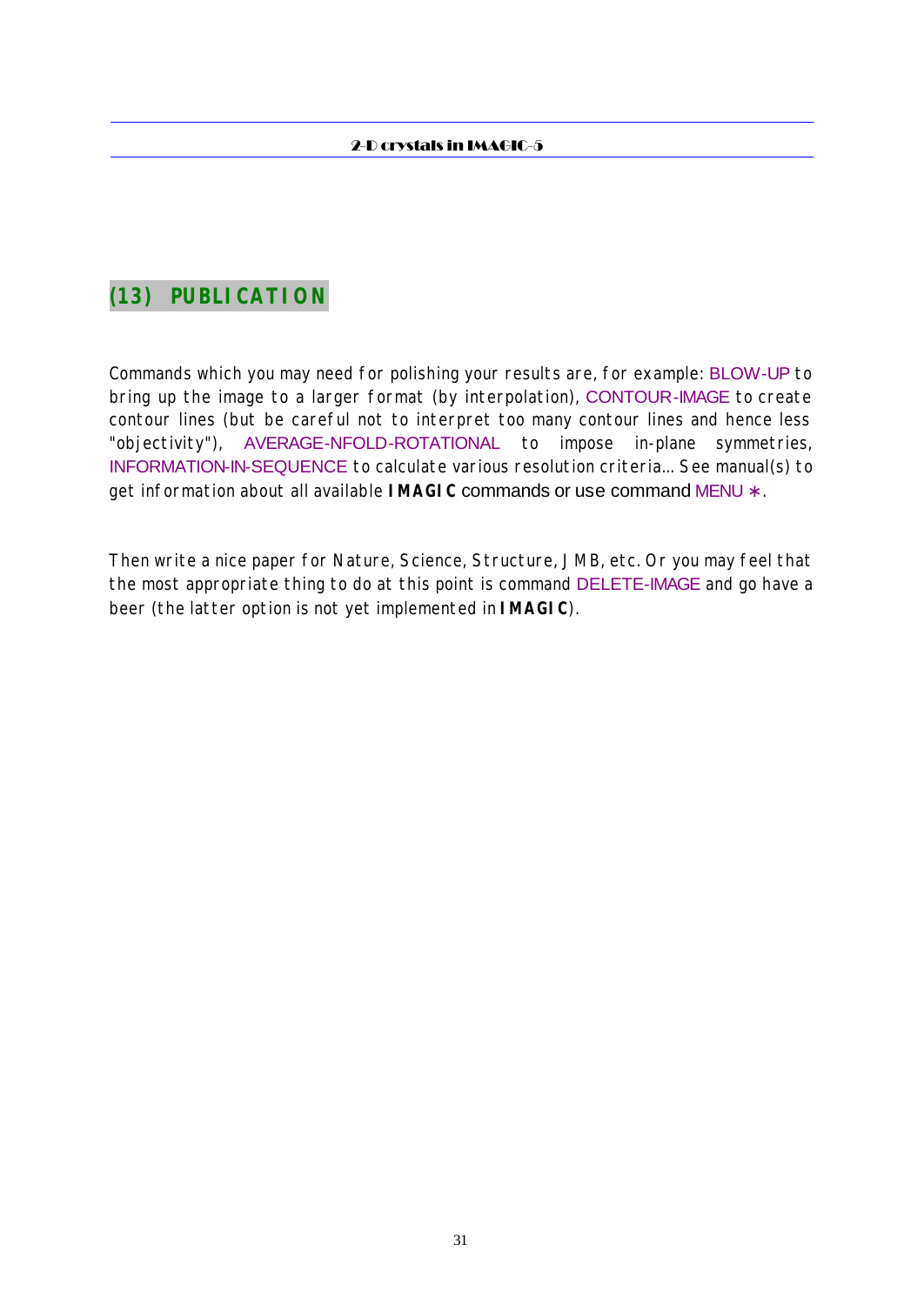# **Content**

| (1) STARTING THE IMAGIC-5 SYSTEM                      | 3  |
|-------------------------------------------------------|----|
|                                                       |    |
| SCAN THE MICROGRAPHS AND CREATE IMAGIC IMAGES<br>(2A) | 3  |
|                                                       |    |
|                                                       |    |
| <b>CHECK THE IMAGES</b><br>(2B)                       | 4  |
|                                                       |    |
| <b>IMAGE SIZE</b><br>(3)                              | 5  |
|                                                       |    |
| <b>BAND-PASS FILTER</b><br>(4)                        | 8  |
|                                                       |    |
| PREPARATION OF THE CRYSTAL IMAGE<br>(5)               | 10 |
| <b>IMPOSE-PLT-CONTOUR</b><br>(5A)                     | 10 |
| (5B) PRETREAT-IMAGE                                   | 11 |
| <b>MULTIPLY-BY-CONSTANT</b><br>(5c)                   | 11 |
| THE FOURIER TRANSFORM AND THE POWER SPECTRUM<br>(6)   | 12 |
|                                                       |    |
| DETERMINING THE RECIPROCAL LATTICE VECTORS            | 14 |
|                                                       |    |
|                                                       |    |
| (8) FILTERING THE PEAKS IN THE FOURIER TRANSFORM      | 16 |
|                                                       |    |
| THE "QUASI-OPTICALLY" FILTERED IMAGE<br>(9)           | 18 |